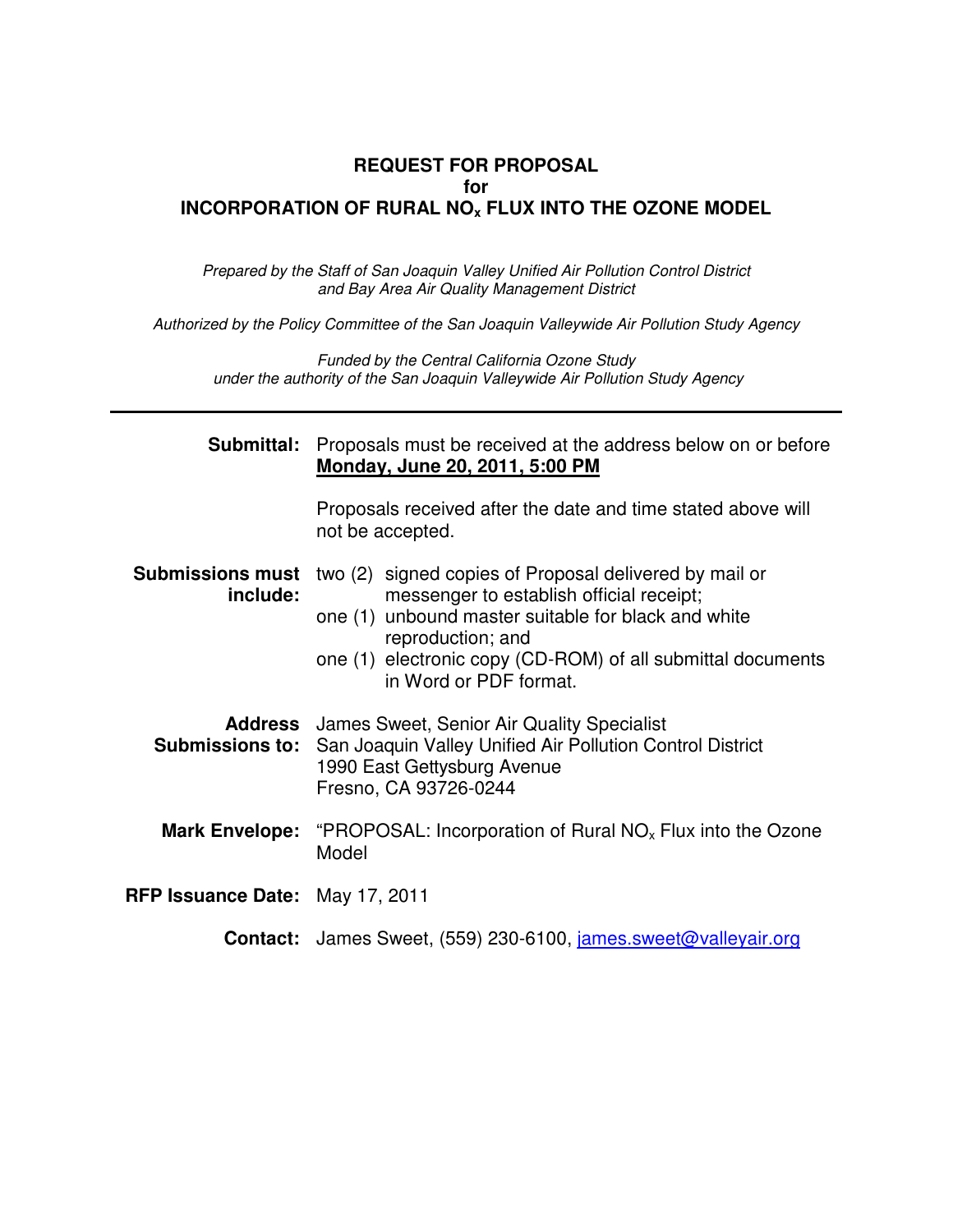# **TABLE OF CONTENTS**

| 1.  |  |
|-----|--|
|     |  |
| 2.  |  |
| 3.  |  |
|     |  |
| 4.  |  |
| 5.  |  |
| 6.  |  |
|     |  |
| 7.  |  |
|     |  |
| 8.  |  |
| 9.  |  |
| 10. |  |
|     |  |
| 11. |  |
|     |  |
| 12. |  |
| 13. |  |
|     |  |
|     |  |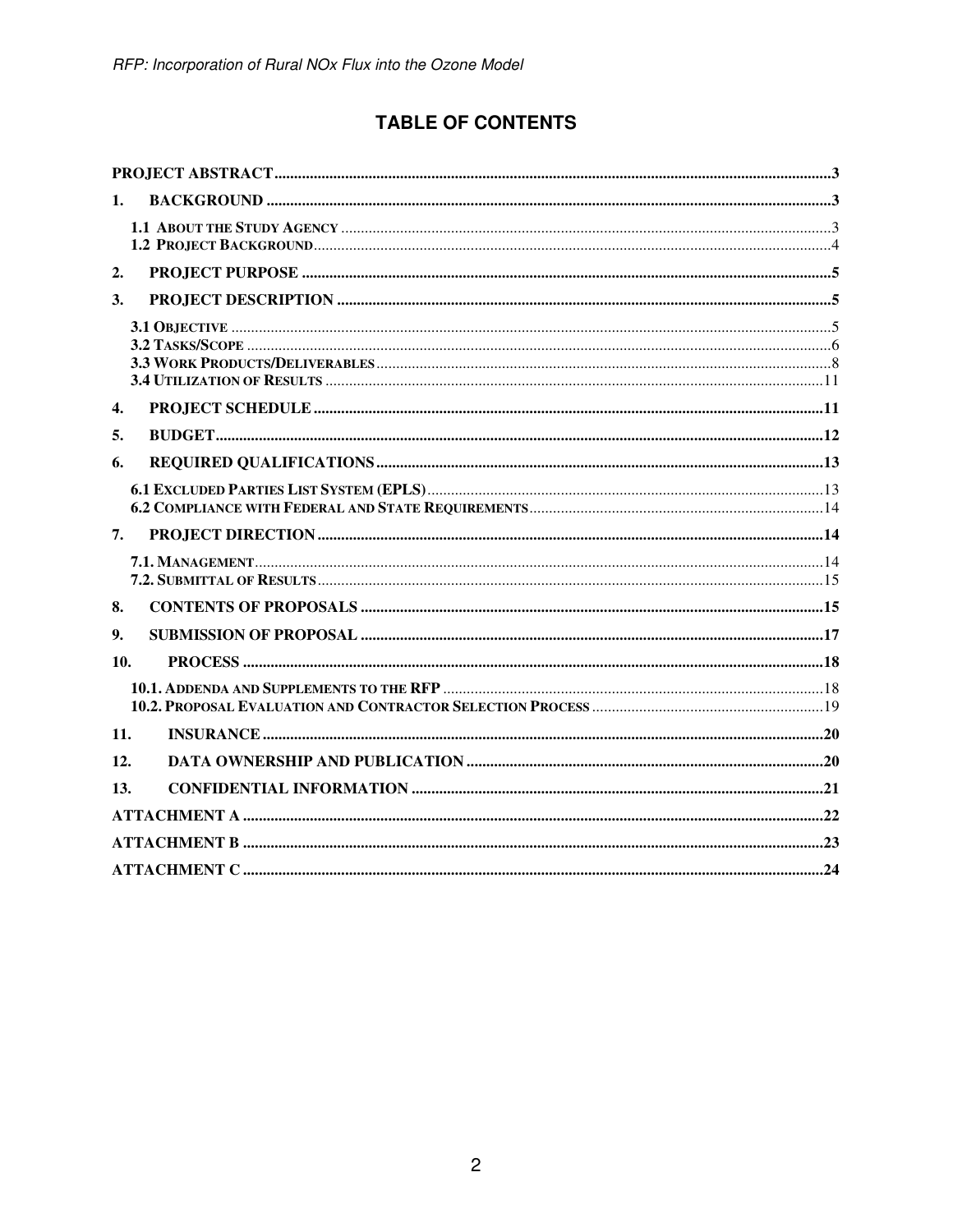#### **REQUEST FOR PROPOSAL for the INCORPORATION OF RURAL NOx FLUX INTO THE OZONE MODEL**

## **PROJECT ABSTRACT**

The Central California Ozone Study Technical Committee of the San Joaquin Valleywide Air Pollution Study Agency (Study Agency) is issuing this Request for Proposal (RFP) requesting development of a GIS-compatible computer modeling code for estimating the net flux of  $NO<sub>x</sub>$  emissions from soils, agricultural fields, and natural vegetation into the free atmosphere. It should be capable of calculating the net flux of emissions, including any removal processes, for a given polygon area, provided the necessary inputs of land cover type, soil conditions, management practices, time period, and the prevailing weather. The proposed budget for this project is up to \$100,000. The goal is to have this project completed by May 2012 with a final presentation of the results in June 2012.

### **1. BACKGROUND**

## **1.1 About the Study Agency**

The San Joaquin Valleywide Air Pollution Study Agency, a joint powers agency that coordinates scientific research on air quality issues in Central California, is the sponsor of this project. The Study Agency's decision-making body is a Governing Board consisting of one supervisor from each of the eight counties in the San Joaquin Valley. The mission of the Study Agency is guided by policy and technical committees of state, federal, and district air agency staff, and public- and private-sector stakeholders. Its projects are the core efforts of the Central California Air Quality Studies (CCAQS), and are typically carried out by contractors who are coordinated and managed by the staff of the California Air Resources Board (ARB) and San Joaquin Valley Air Pollution Control District (SJVAPCD). This project will be conducted by a contractor engaged by the Study Agency and guided by an appointed project manager who reports to the Study Agency and consults with its Technical Committee members.

Study Agency research includes ozone, particulate matter and related precursors. The California Regional PM10/PM2.5 Air Quality Study (CRPAQS) provides particulate and particulate precursor research. The Central California Ozone Study (CCOS) was developed as a companion effort to evaluate ozone and ozone precursors. Projects conducted for these studies have included evaluation of monitoring technology, emissions evaluations, major field studies for data collection followed by database construction and data analysis, regional episodic and seasonal air quality modeling, and control measure evaluations. Research commissioned by the Study Agency has produced extensive, valuable information for attainment planning efforts, and daily forecasting of air quality and smoke management. Current research focuses on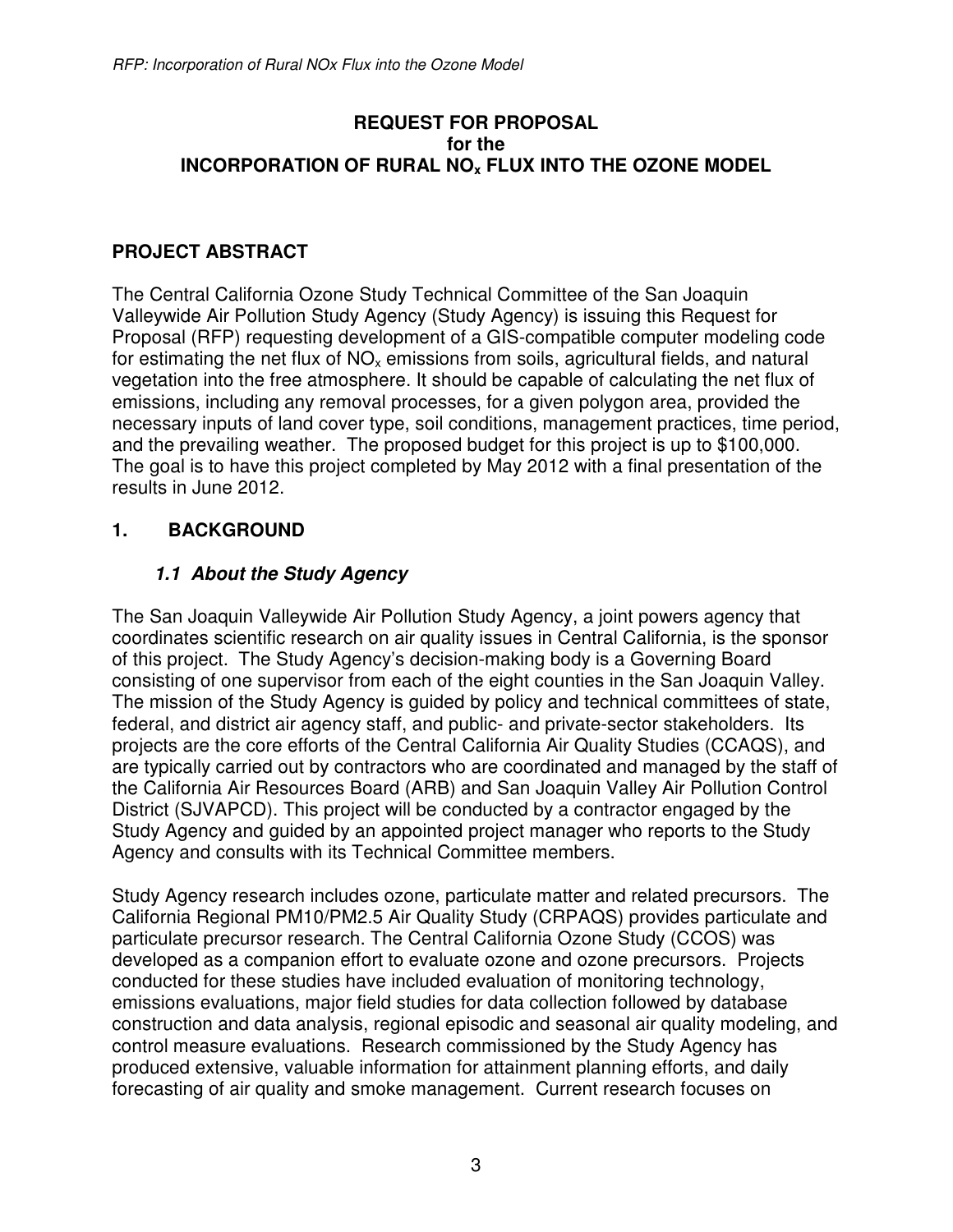completion efforts for both CCOS and CRPAQS including projects for conceptual synthesis, elucidation of results, and projects to fill remaining data or evaluation gaps.

# **1.2 Project Background**

Emissions estimates for oxides of nitrogen ( $NO<sub>x</sub> = NO + NO<sub>2</sub>$ ) are important inputs to air quality models for both ozone and fine particulate matter ( $PM<sub>2.5</sub>$ ). Significant but highly uncertain fluxes of  $NO<sub>x</sub>$  occur from soils, agricultural fields, and natural vegetation. Refined  $NO<sub>x</sub>$  emissions estimates for these sources into the free atmosphere, coordinated with estimation of removal processes, are needed for central California air quality modeling applications. Emissions may vary considerably by land cover type(s) and land management practices (e.g. irrigation, fertilizers, and forestry management). Emissions at a given location vary seasonally and diurnally, with soil type, and with soil conditions which depend mostly on the weather. Decay of vegetative matter will add  $NO<sub>x</sub>$  emissions, but these emissions are at least partly reduced by removal processes. Chemistry in a vegetative canopy may modify the mixture of pollutants released into the free atmosphere. Canopies may also limit the rate of pollutant diffusive fluxes into the free atmosphere. Pollutant deposition and (possibly) reentrainment also occur from soil and canopy surfaces.

The California Ozone Deposition Experiment (CODE) conducted in 1991 provided limited measurements of pollutant fluxes from over various land cover types (Massman, 1996). Aircraft-based eddy covariance measurements were made during one summer over three dominant central California land cover types. Fluxes were measured for ozone and other pollutants; however, instrumentation to measure  $NO<sub>x</sub>$  fluxes was not available at the time the field study was conducted.

The first measurements of  $NO<sub>x</sub>$  emissions from central California soils were conducted over the summer of 1995 (Matson and Firestone, 1997). Measurements were conducted from agricultural fields used for a variety of crops.  $NO<sub>x</sub>$  fluxes from soils were directly measured by collecting the released  $NO<sub>x</sub>$  in a vessel open to the soil and closed to the atmosphere.  $NO_x$  fluxes from soils were estimated as a function of land cover type, fertilizer application, irrigation practices, soil properties, and the weather. The study did not account for additional factors (e.g. canopy effects and deposition) influencing  $NO<sub>x</sub>$  fluxes into the atmosphere above any land cover.

One common model for estimating agricultural soil  $NO<sub>x</sub>$  fluxes for air quality modeling applications is the Emissions Modeling System version 1995 (EMS-95). The model is based upon calculations described by Williams et al. (1992). These estimates were based on national soil  $NO<sub>x</sub>$  data, none of which were collected in California. Fluxes are estimated as a function of land cover type and air temperature. The land cover types included in the model are not necessarily representative of central California agricultural practices. Also, no canopy effects are included. This model is suspected of severely overestimating agricultural soil  $NO<sub>x</sub>$  emissions for central California. The Biogenic Emissions Inventory System (BEIS) estimates soil  $NO<sub>x</sub>$  emissions using a more sophisticated approach based on more recent data than EMS-95. Still, it is not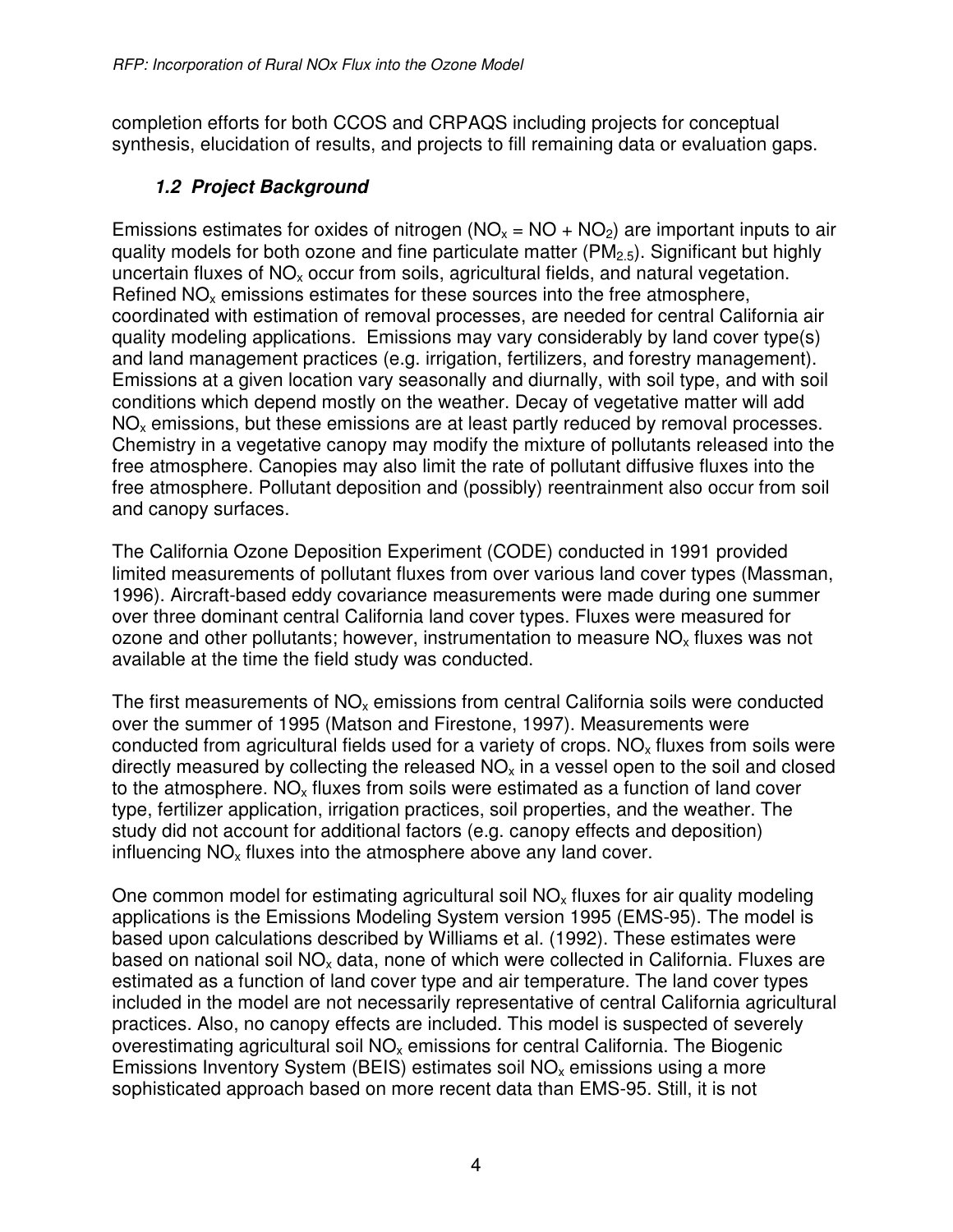necessarily representative of central California agricultural practices and does not include canopy effects. Previous estimation methodologies for release of  $NO<sub>x</sub>$  from soil bacterial activity assumed a linear relationship with temperature that does not reflect reduction of bacterial activity due to heat stress and surface desiccation common to the climate of central California.

## **2. PROJECT PURPOSE**

The purpose of this project is to create a GIS-compatible computer model for estimating the net flux of  $NO<sub>x</sub>$  emissions from soils, agricultural fields, and natural vegetation into the free atmosphere for subsequent use in ozone modeling and potentially also for PM2.5 modeling. The product of this project should be capable of calculating the net flux of emissions, including any removal processes, using 1-hour averaging intervals or smaller, for a given polygon area, provided the necessary inputs of land cover type, soil conditions, management practices, time period, and the prevailing weather.

# **3. PROJECT DESCRIPTION**

## **3.1 Objective**

The contractor is expected to create a GIS-compatible computer model for estimating the net flux of  $NO<sub>x</sub>$  emissions from soils, agricultural fields, and natural vegetation into the free atmosphere.

In consultation with Project Manager, the contractor should include the bulk of all major soil types, land cover types, and management practices relevant for central California air quality modeling applications.

 $NO<sub>x</sub>$  emissions associated with soils, land cover, and management practices should be modeled as area sources. Emissions from a given area are the net result of a number of physical processes: direct  $NO<sub>x</sub>$  emissions from fertilizers, soil-borne microbes, and decaying ground-level vegetative matter; deposition and reentrainment of  $NO<sub>x</sub>$  onto both soil and vegetative surfaces;  $NO<sub>x</sub>$  chemistry occurring within any vegetative canopy; and the rate of mixing of pollutants from the canopy (or bare ground) into the air above.

Emissions should be estimated using 1-hour averaging intervals or smaller. The model should represent diurnal and seasonal variability in the  $NO<sub>x</sub>$  emissions. An important consideration for the seasonal variability is  $NO<sub>x</sub>$  released from fertilizer application. Seasonal variability due to decaying ground-level plant matter may also be included, to the extent feasible.

Soil  $NO<sub>x</sub>$  produced from microbial action should be modeled as a function of temperature and possibly other parameters. Soil NOx produced from microbial action is not included in CCOS modeling at this time because the existing function is linear with temperature. This relationship is not appropriate above certain temperature ranges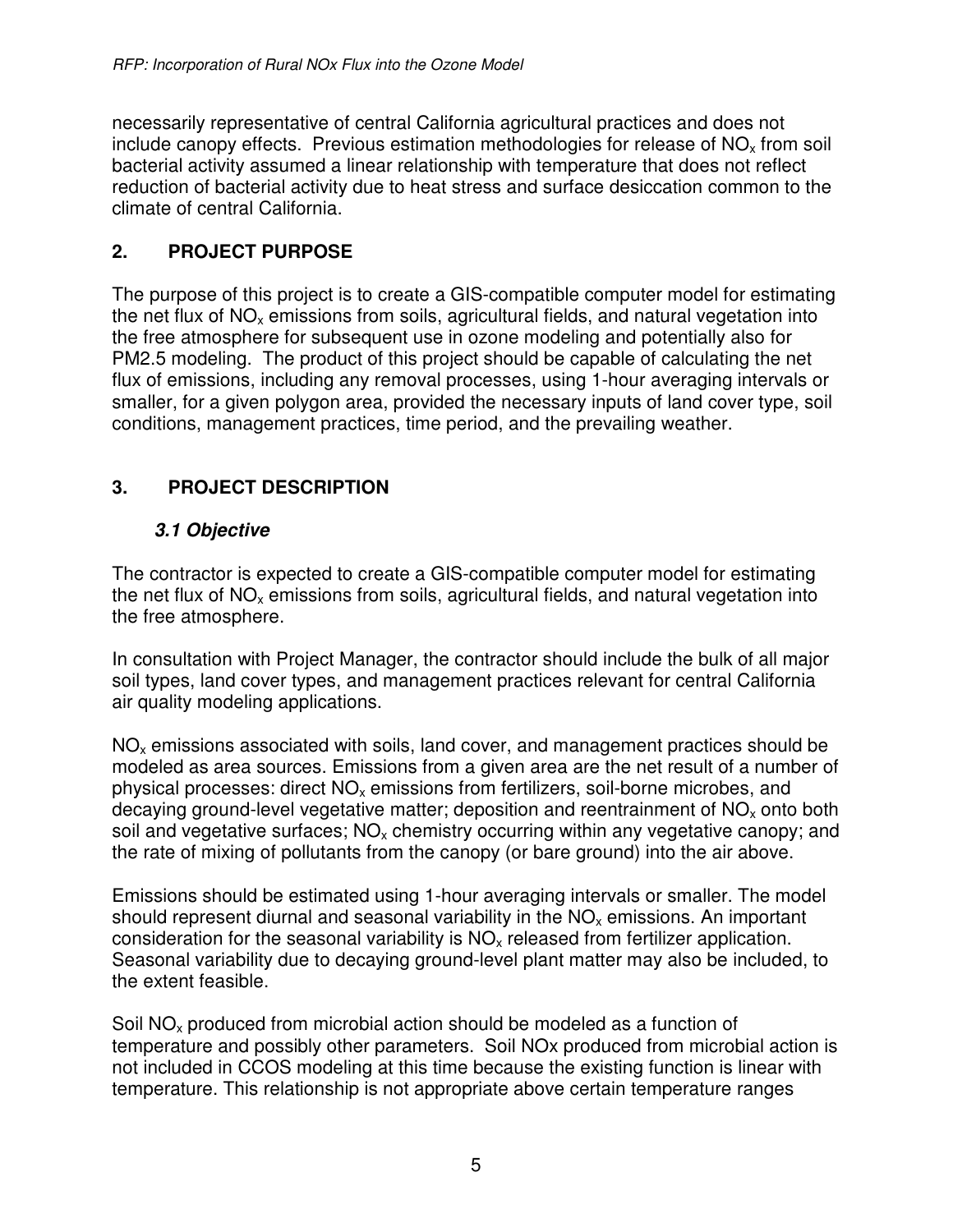frequently found in California, for which microbial action tails off instead of increasing further. The contractor is requested to evaluate available literature on this topic to provide an updated function which includes the tailing off of microbial activity above their stress temperature. The contractor should create a subroutine to interpolate observed temperatures for calculating local soil  $NO<sub>x</sub>$  emissions rates. If no information is available to update the function, the contractor should provide a description of field experimentation that would be sufficient to provide a reasonable estimate.

The contractor is expected to use existing published literature and data for these processes. Data specific or at least relevant to central California should be used when possible. Conducting additional measurements is beyond the scope of this RFP.

The contractor is expected to deliver a functional and modular GIS-compatible computer model coded in a standard scientific computing language and executable on a common UNIX/Linux or PC platform. Deliverables also include its source code, source code documentation, a user manual, all supporting data and input files, a sample input data set with benchmarked outputs, and comprehensive documentation of the model and its data sources. Depending upon the level of project complexity, the contractor may optionally develop a short training course (3-4 hours) for the computer program.

The contractor will present results to the CCOS Technical Committee (TC) at key milestones along the project's scope of work. Discussions will be held to ensure that tasks are adequately completed, to the extent feasible, before progressing to subsequent milestones.

### **3.2 Tasks/Scope**

**Task 1:** Develop a methodology for estimating the net  $NO<sub>x</sub>$  flux into the atmosphere.

- 1) Prepare lists of soil types, land cover types, and land management practices associated with the bulk of related  $NO<sub>x</sub>$  emissions for central California. Determine ranges of meteorological and soil conditions typically experienced in central California.
- 2) Perform a literature review to find published data for each relevant soil type, land cover type, and land management practice. Obtain data specific or at least relevant to central California, if possible. Find data reflecting range of typical meteorological and soil conditions experienced in central California, if possible. Data should reflect the following physical and chemical processes to allow estimation of net  $NO<sub>x</sub>$  emissions at 1-hour averaging intervals or smaller:
	- Soil  $NO<sub>x</sub>$  from microbial action as a function of soil type, soil properties, and weather,
	- NO<sub>x</sub> from fertilizers, including seasonality,
	- NO<sub>x</sub> from decaying vegetative matter, including seasonality,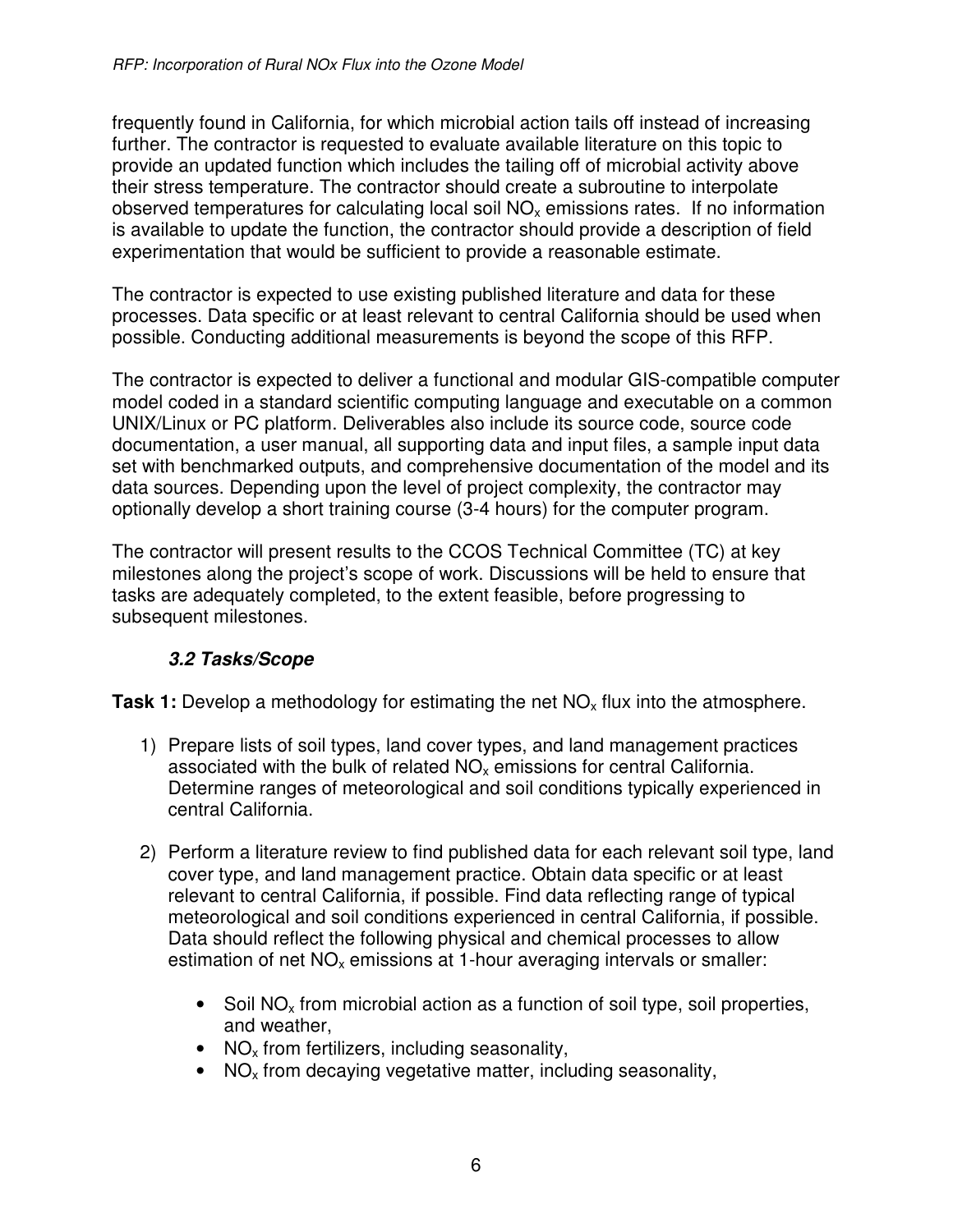- Impacts of irrigation and other land management practices, including seasonality,
- Deposition and other removal processes,
- Reentrainment of deposited  $NO<sub>x</sub>$ , if quantifiable,
- Canopy resistance to  $NO<sub>x</sub>$  exchange with free atmosphere, as a function of land cover type, and
- Canopy chemistry as a function of land cover type, if quantifiable.
- 3) Rank the central California soil  $NO<sub>x</sub>$  sources by their magnitude. Focus datagathering efforts on the larger sources.

**Task 2:** Develop a proposal for the methodology for coding the net NO<sub>x</sub> flux estimates into a GIS-compatible computer model. Include strategy to account for seasonal and diurnal variability, including land management and meteorological impacts. Identify whether this will be done through a set of separate formulas representing distinct atmospheric processes or through a combined net estimation. Since a net estimation formula is less amenable to update for individual processes, justify the necessity for selection of combined net estimation approach, if used.

- 1) Assess the compiled literature and determine an approach for integrating NOx processes into the CCOS specified model. Separate formulas are preferred unless the processes can only be estimated as an integrated flux.
- 2) Develop a document for discussion with the Project Manager and TC outlining the proposed approach.

**Task 3:** Submit the proposed methodology to the Project Manager for review by the Technical Committee and authorization to proceed.

1) Discuss and refine the approach through interaction with the Project Manager and TC.

**Task 4:** Implement the proposal by developing the methodology, preparing the computer code, and providing all supporting data and input files to implement the methodology. The GIS-compatible program should implement all calculations at the polygon level. It should also post-process the results to yield gridded emissions fields that match the CCOS air quality modeling grid.

1) Develop algorithms for estimating  $NO<sub>x</sub>$  emissions and depositions. When feasible, also provide estimates of uncertainty. In the allocation of budgeted hours, give greater emphasis to the higher-ranking sources that will affect the total NOx flux the most. If small factors will require extensive allocation of hours to complete, contact the Project Manager for discussion and approval of project modifications.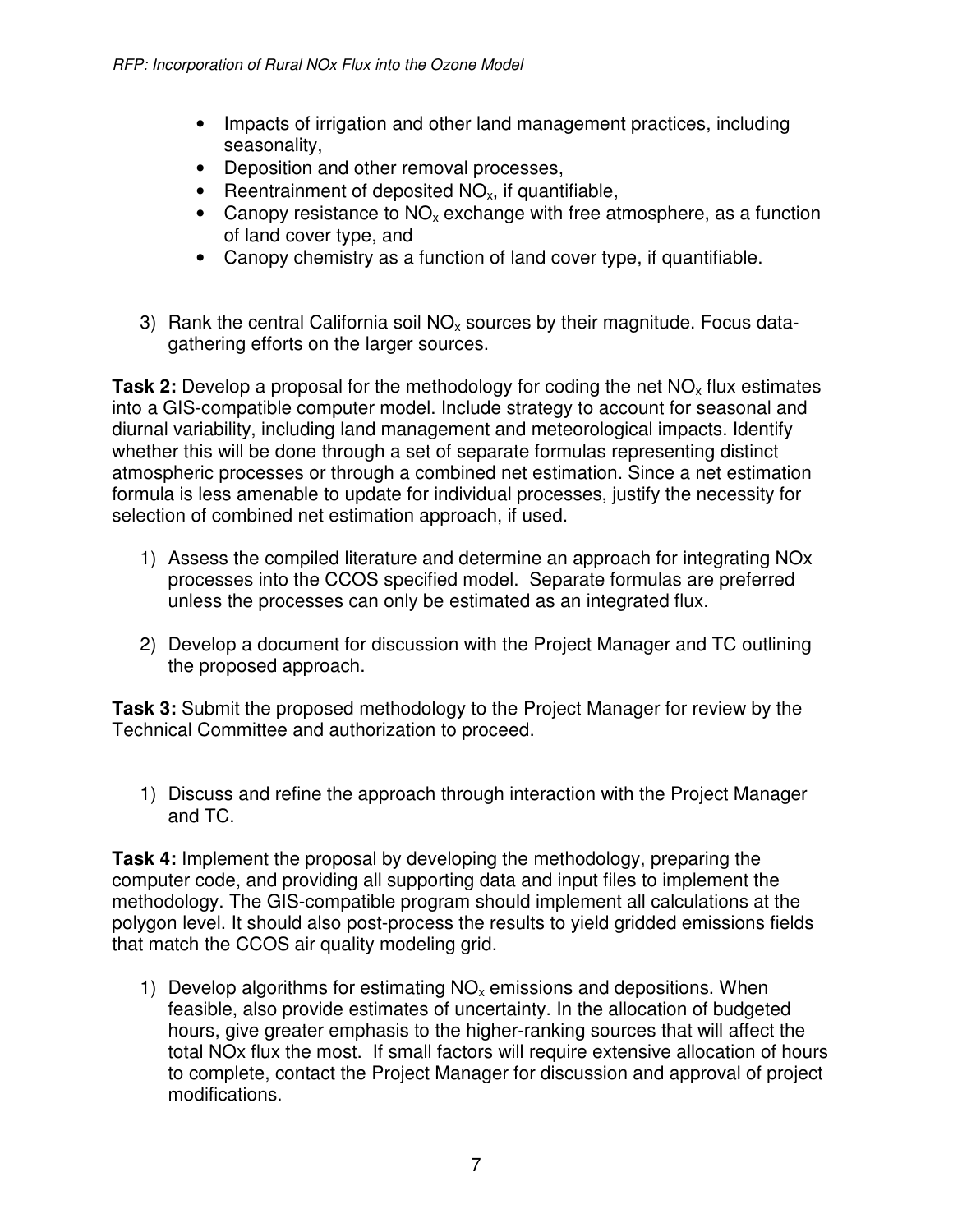2) Develop a flexible, preferably GIS-compatible computer program to implement the algorithms for a given polygon area. The program should accept inputs in standardized file formats that are agreed upon by the contractor and Project Manager.

**Task 5:** Deliver the program to Project Manager for testing of the air quality model with and without the code based on comparisons with appropriate observations. Develop an approach for evaluating the performance of the code. Evaluate the outcome and conduct revisions to the code if results indicate a need for improvement and/or document what additional information would be needed to refine the code further.

- 1) Deliver to Project Manager the computer model source code, all supporting data and input files.
- 2) Participate in the assessment of testing of the model code, recommend or develop improvements. Deliver final computer source code.
- 3) Identify additional information that would be required to further improve the code.

**Task 6:** Prepare a comprehensive final report of assumptions, methodologies and results. The final report shall also include all of the following:

- 1) A comprehensive documentation of the code, assumptions, methodology and data sources. Describe any further studies that would be needed to complete any tasks that were not feasible within the scope of the project.
- 2) A user manual for the program. Include instructions to process a sample input data set and provide benchmarked outputs.
- 3) Depending upon the level of project complexity, the report may optionally include a short training course or presentation for the computer program.

### **3.3 Work Products/Deliverables**

**Initial Conference Call:** At the start of the contract period, the Contractor will meet with the Study Agency Project Manager (Project Manager) via telephone or in person to discuss the overall plan, details of performing the tasks, the project schedule, items related to personnel or changes in personnel, and any issues that should be resolved before work can begin. The Project Manager may include key personnel of the Technical or Policy Committees in this discussion as needed.

**Progress Reports:** The Contractor will provide brief, written progress reports to the Study Agency Project Manager every month and participate in conference calls to discuss the progress reports.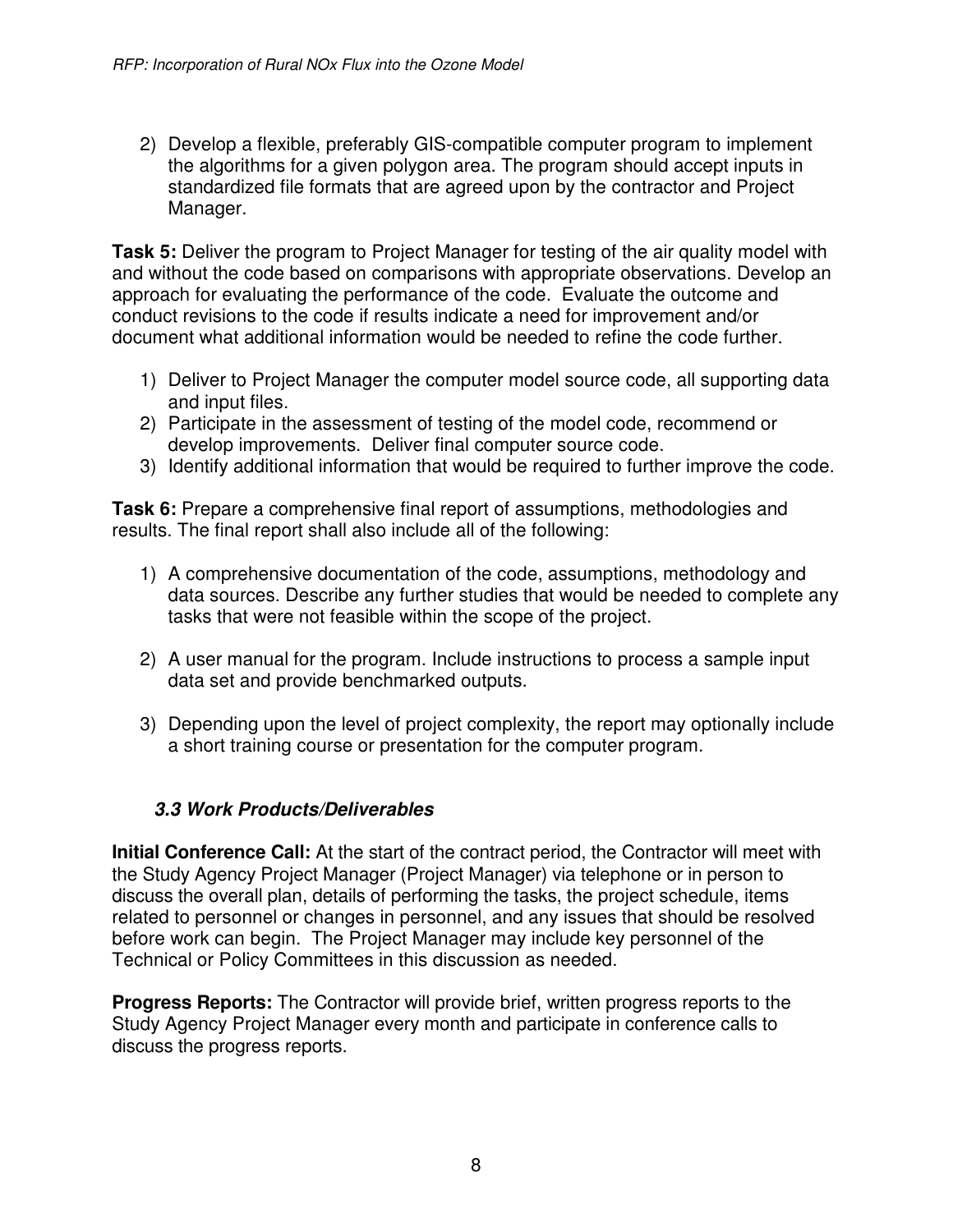Progress reports shall include:

- Current status of work products and deliverables,
- Evidence or submittal of items deemed to be complete,
- A budget status summary indicating the percentage expended on major elements and explanation for any items that are not in conformance with the submitted project budget. Note: Provisions of Study Agency agreements allow some reallocation of funding resources during conduct of the project; however, exceeding the total budget is not authorized.
- A review of the project timeline and justification for any requested revisions to intermediate progress dates
- Action items for which the Contractor desires direction or approval.

When requested by the Project Manager, the Contractor shall meet with the Project Manager via telephone to discuss the overall plan, details of task progress, or concerns regarding compliance with required performance objectives or timelines. The Project Manager will notify the Contractor in advance of any special topics so Contractor may assemble key staff or information to respond. Contractor shall involve in this discussion key project personnel or subcontractors necessary to provide details of task progress. The day before the conference call, the Contractor shall email the Project Manager the progress report and any presentation material necessary for the meeting.

The Study Agency may request other interim deliverables. Based on progress reports and preliminary results, the Study Agency may provide direction to Contractor to delete or amend objectives and deliverables. Deletion of tasks or deliverables is fully within the authority of the Study Agency; however Contractor will be compensated for work already completed on curtailed tasks. The Contractor and Program Manager must ensure that any amended deliverables are within the authorized budget for the project. Any extra effort directed by the Study Agency that does not fall within the authorized budget requires formal amendment to the agreement. If the Study Agency determines a need for additional tasks or services not included in the proposal, the contract may be amended by agreement of both parties to include additional tasks and related costs.

**Electronic Data Submittal:** The Contractor shall provide reports and data to the Study Agency in a format specified by the Study Agency using Microsoft Office 2007 Professional software (Word, Excel or Access) and shall provide draft and final computer code supporting data and input files (Task 5) in formats agreed upon by the Contractor and Project Manager. Supporting files or additional final products such as databases, model input files or related technical data shall be delivered in the format specified by the Project Manager.

**Modeling source code:** The Contractor will prepare a draft and final modeling source code which is able to quantify the rural  $NO<sub>x</sub>$  flux for incorporation into the emission input files for ozone modeling. This product should be consistent with the approved methodology established by Task 3.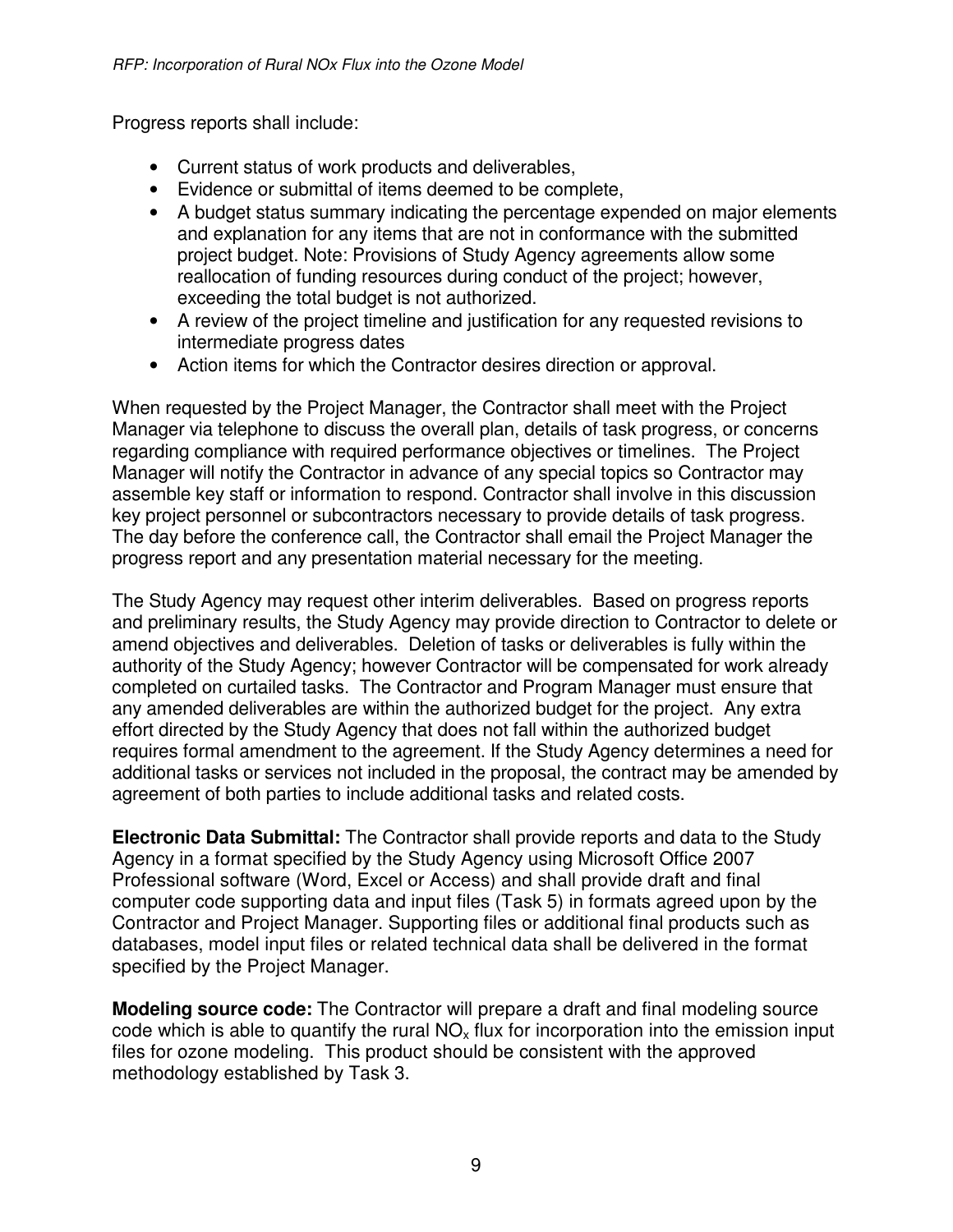**Deliverables:** The Contractor shall deliver an electronic copy for each of the following:

- Proposal for model code development (Task 2 and Task 3),
- If applicable, written description of additional information needed to refine the code (Task 5 Item 3)
- If applicable, training course materials in written and/or electronic form.
- Comprehensive Final Report (Task 6) on the incorporation of rural  $NO<sub>x</sub>$  flux into ozone modeling.

The Study Agency requires that the technical writing of all final products be adequate to clearly explain the processes used to carry out the project. Multiple document revisions may be required if reports are not written to the satisfaction of the Study Agency.

**Draft and Final Report:** The Contractor shall deliver an electronic copy of the draft and final Reports in MS Word to the Project Manager for review by the Study Agency Committees.

- The executive summary of the final report shall include a summary of the key findings.
- The report shall present all methodologies, calculations, and assumptions critical to the development of conclusions about the effectiveness, impacts, and applicability of incorporating rural  $NO<sub>x</sub>$  flux into the ozone model.
- Modeling source code documentation shall include information such as the algorithms, assumptions, calculations, externally written source code utilized, and other support data if used.
- Calculations utilized to complete each task, and utilized within the modeling source code, shall be completely documented and referenced.
- Supporting technical documents and calculations shall be included with the report as appendices or may be cited as references if publically published and available for free electronic download.
- The report shall also include a bibliography of data sources referenced or used to support the evaluation and completion of each task. The Study Agency may request that a copy of these reference documents accompany the final report in order to provide complete documentation of the report unless these documents are publically published and available for free electronic download in which case an internet address should be included along with the bibliography citation.

The Study Agency requires that the technical writing be adequate to clearly explain the processes used to carry out the project. Multiple document revisions may be required if reports are not written to the satisfaction of the Study Agency. Contractor is expected to comply with requests for supplemental documentation and clarification of discussion in the draft report. The report must be complete in providing documentation and results for all required objectives. The Contractor will be expected to provide revisions in the final report within 15 days after receipt of the Project Manager's comments.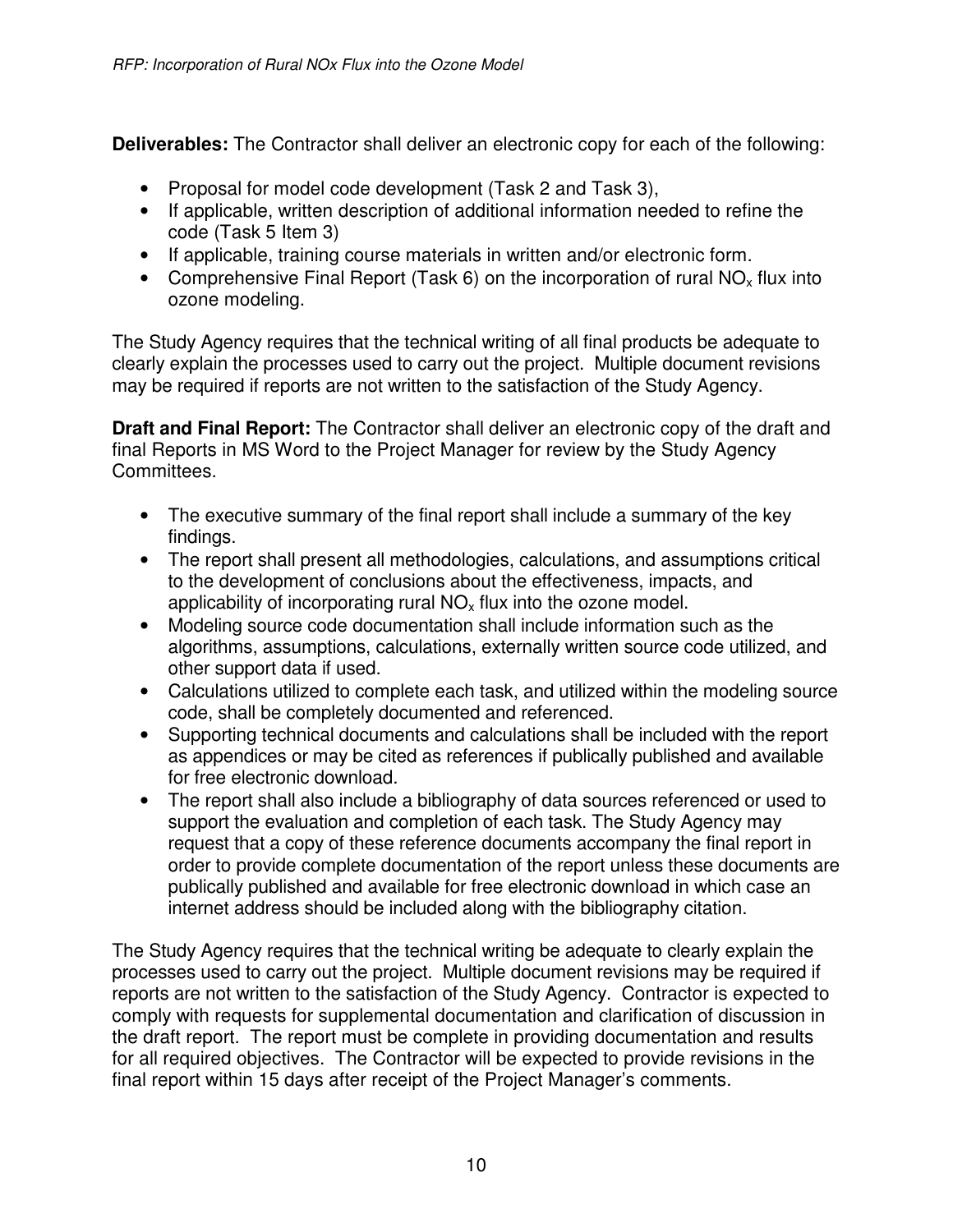**Copies of Final Report:** Upon approval of the final report by the Study Agency, the Contractor shall deliver to the Study Agency five bound copies and one unbound reproduction master copy of the report incorporating all final alterations, additions and appendices. The Contractor shall also deliver an electronic copy of the final report produced in Microsoft Office 2007 Professional.

**Invoices:** The Contractor will be paid for each deliverable when the Study Agency deems that the invoice and deliverable satisfy the applicable requirements of the contract. Ten percent (10%) of each invoice payment will be withheld until all work is complete and approved by the Study Agency. The total of payments shall be separated into 3 invoices:

- Invoice One should reflect costs for Tasks  $1 3$  and be submitted with the Methodology for Task 3
- Invoice Two should reflects costs for Tasks 4 and 5 and be submitted with the Model for Task 5
- Invoice Three should reflect costs for Task 6 and be submitted with the final report for Task 6

The Contractor shall submit invoices in triplicate. The invoices shall be included with the final reports. The invoices must list the contract number.

Additional tasks performed by the Contractor or its subcontractors to develop supporting information or analysis, which were not specified in the proposal, will not be reimbursed without prior written approval from the Study Agency. Unapproved additional tasks are not reimbursable.

### **3.4 Utilization of Results**

The Incorporation of Rural  $NO<sub>x</sub>$  Flux into the Ozone Model project as described above would help provide a sound basis for future efforts to improve the ozone model. The Proposer should consider the intended end-use of the results and provide data suitable for this purpose. Proposer is not authorized to establish restrictions on the release or use of final products by the Study Agency.

## **4. PROJECT SCHEDULE**

The Study Agency intends for the project to be completed according to the following schedule of deliverables (the Study Agency may agree to a different schedule which would be specified in the contract). Payments must correspond with the submission of final reports. Progress reports and conference calls are not included in Table 1.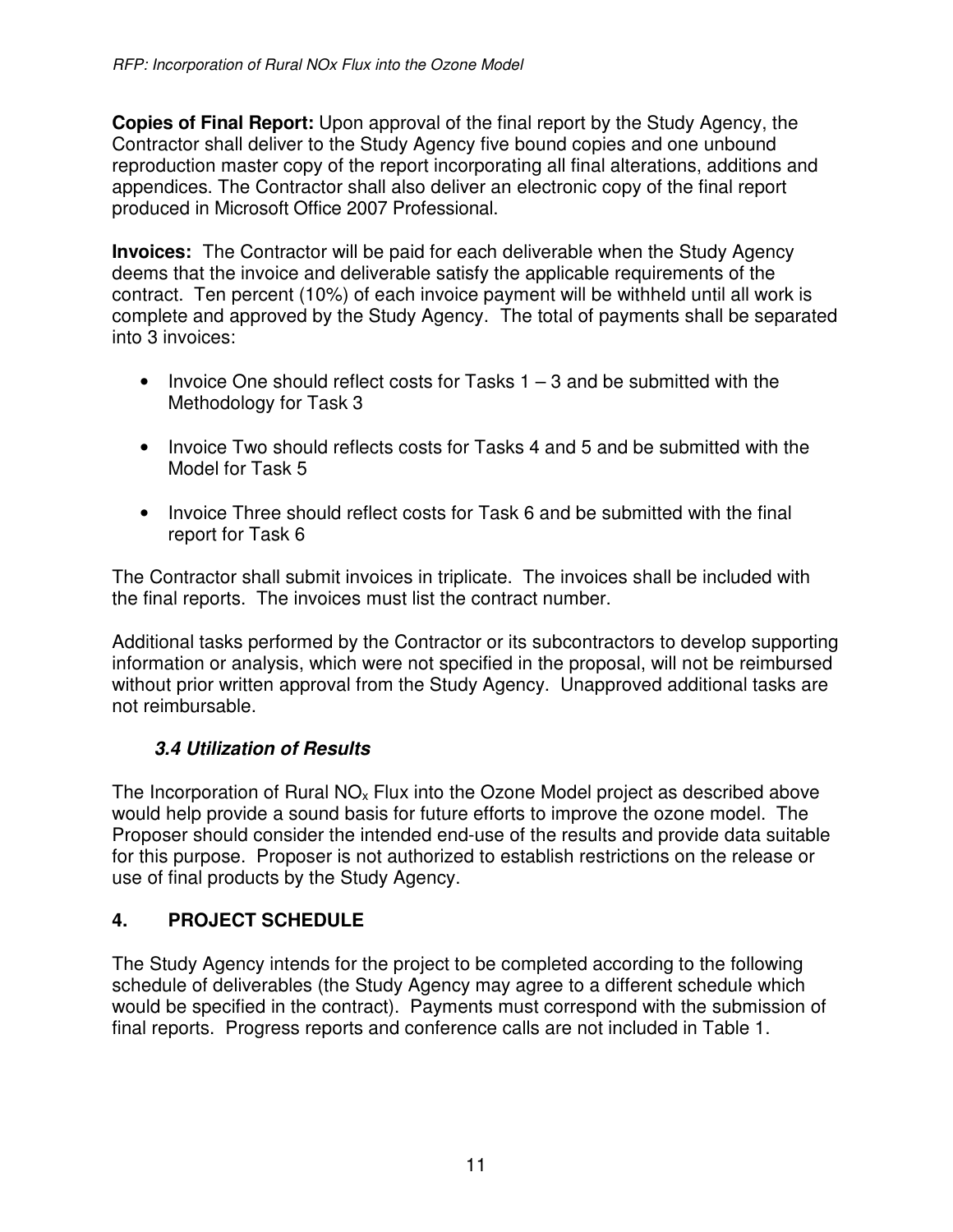| <b>Action/Work Product</b>                | <b>Approximate Date</b> |
|-------------------------------------------|-------------------------|
| Release of RFP                            | May 17, 2011            |
| Deadline for Proposal                     | June 20, 2011           |
| <b>Contractor Selection</b>               | June -July 2011         |
| <b>Contract Development</b>               | <b>July 2011</b>        |
| <b>Contract Approval</b>                  | August 18, 2011         |
| Literature Review & Development of Model  | August - October 2011   |
| Code Methodology                          |                         |
| <b>Deadline</b> for Submittal of Proposed | October 17, 2011        |
| Methodology                               |                         |
| <b>Deadline</b> for Final Methodology     | October 31, 2011        |
| <b>Deadline for Draft Model</b>           | January 2011            |
| <b>Evaluation of Draft Model</b>          | February 2012           |
| <b>Deadline of Final Model</b>            | March 2012              |
| <b>Deadline for Draft Final Report</b>    | April 2012              |
| <b>Deadline for Final Report</b>          | May 2012                |
| <b>Report Presentation</b>                | <b>June 2012</b>        |

### **Table 1: Project Schedule and Deliverables**

### **5. BUDGET**

Costs will be a factor in evaluating proposals responding to this RFP. Proposers are directed to provide task-related costs in their proposal budget summary rather than a lump sum amount. Proposals will be evaluated both by comparison of cost for comparable tasks as well as projected total cost. The Study Agency's review committee is authorized to consider the comprehensiveness of proposed efforts as well as total proposed cost to provide reasonable comparisons of the proposals. All evaluation criteria are described in Section 10.2.

The Study Agency's budget for this project is \$100,000. The budgeted amount is available to the Contractor for research, analysis, coordination, teleconferences, meetings, development and transmittal of computer code, computer time on systems used by Contractor for code development and preliminary testing, report writing, subcontractors, and all other efforts undertaken by the Contractor for this project.

The Proposer's costs must be itemized by the following categories:

**Task**: List a total cost per task. The Study Agency reserves the right to remove tasks as deemed necessary to remain within budget.

**Labor**: List an hourly labor rate for each assigned principal and technical specialist. The rate quoted must include labor, general, administrative, and overhead costs. List the hours and cost expected for each team member for each task.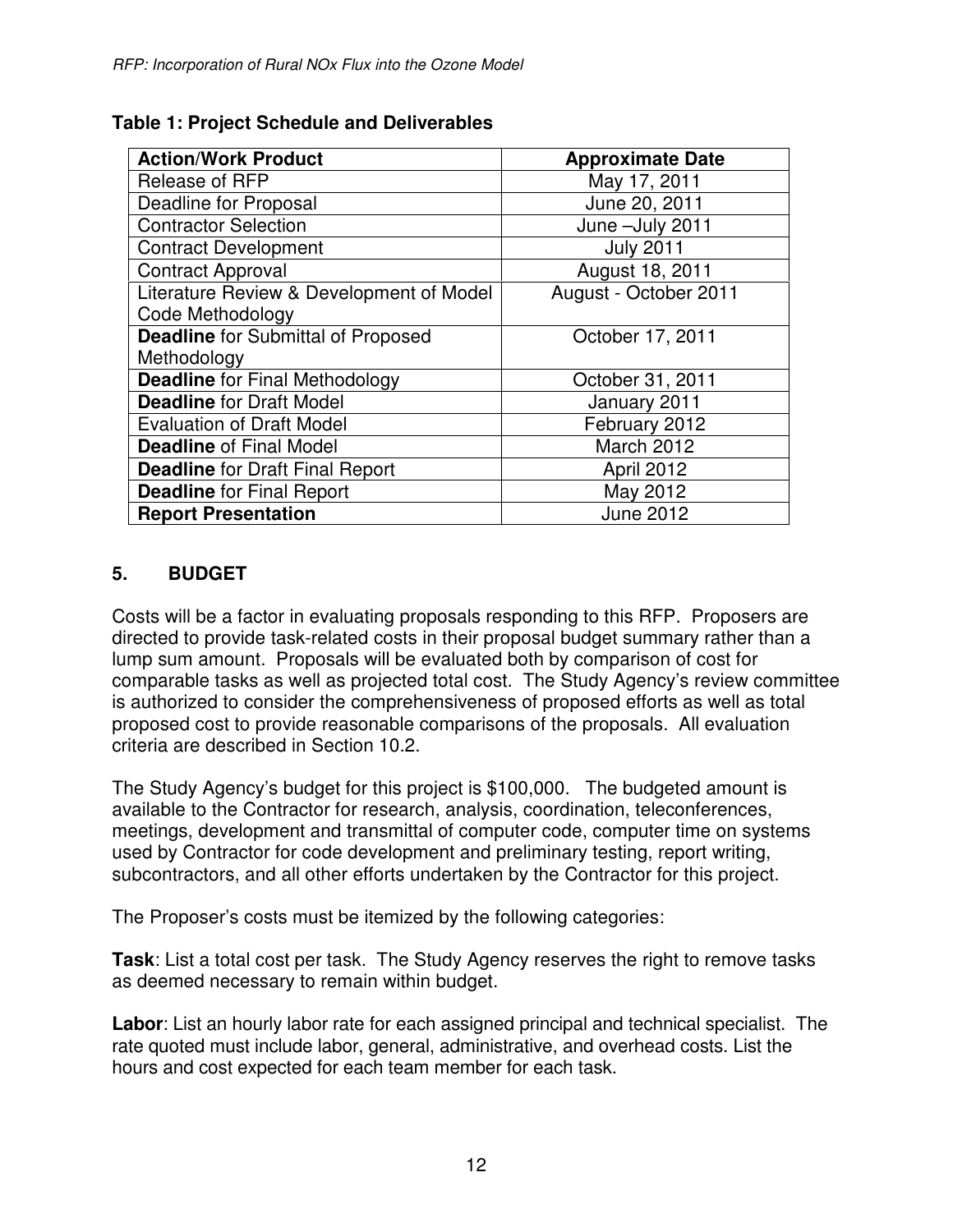**Subcontractor Costs**: Identify subcontractors by name, list their cost per hour or per day, and the number of hours or days their services will be used.

**Travel Costs**: Identify estimated travel costs, including the number of trips required, destinations, and approximate costs of travel.

### **Miscellaneous Costs**: If any.

Total cost must be clearly indicated in the Costs of Proposal section of the proposal.

Use Attachment C to demonstrate the overhead and administrative costs that are generally included in the hourly rate for labor. It will be assumed that all contingencies and/or anticipated escalations are included. No additional funds will be paid above and beyond the contracted amount for the services specified in the proposal. If the Study Agency determines a need for additional tasks or services not included in the proposal, the contract may be amended by agreement of both parties to include additional tasks and related costs.

## **6. REQUIRED QUALIFICATIONS**

To be selected, the Proposer (including identified subcontractors) must demonstrate extensive experience and expertise in the following areas:

- Atmospheric science knowledge sufficient to accomplish requested tasks
- Modeling experience sufficient to develop requested modeling code
- Skill in performing the types of technical tasks required for this project
- Excellent working relationships with government agencies
- Excellent technical writing skills including skill in preparing clear reports to describe complex scientific issues

To be selected, the proposal and client references must demonstrate that Proposer has the ability and resources to produce the deliverables requested in this RFP. The Study Agency reserves the right to reject and Proposal deemed non-responsive to the RFP, not responsible, and/or not reasonable.

## **6.1 Excluded Parties List System (EPLS)**

A Proposer or any individual identified in the proposal that appears in the Excluded Parties List System (EPLS) is not eligible for award of a contract. The EPLS is a federal registry that contains information regarding entities debarred, suspended, proposed for debarment, excluded, or otherwise declared ineligible from receiving Federal contracts. Access to the EPLS is available at www.epls.gov.

The Proposer should complete and return the attached certification (Exhibit A) regarding debarment with the proposal certifying. Signing Exhibit A certifies that the Proposer is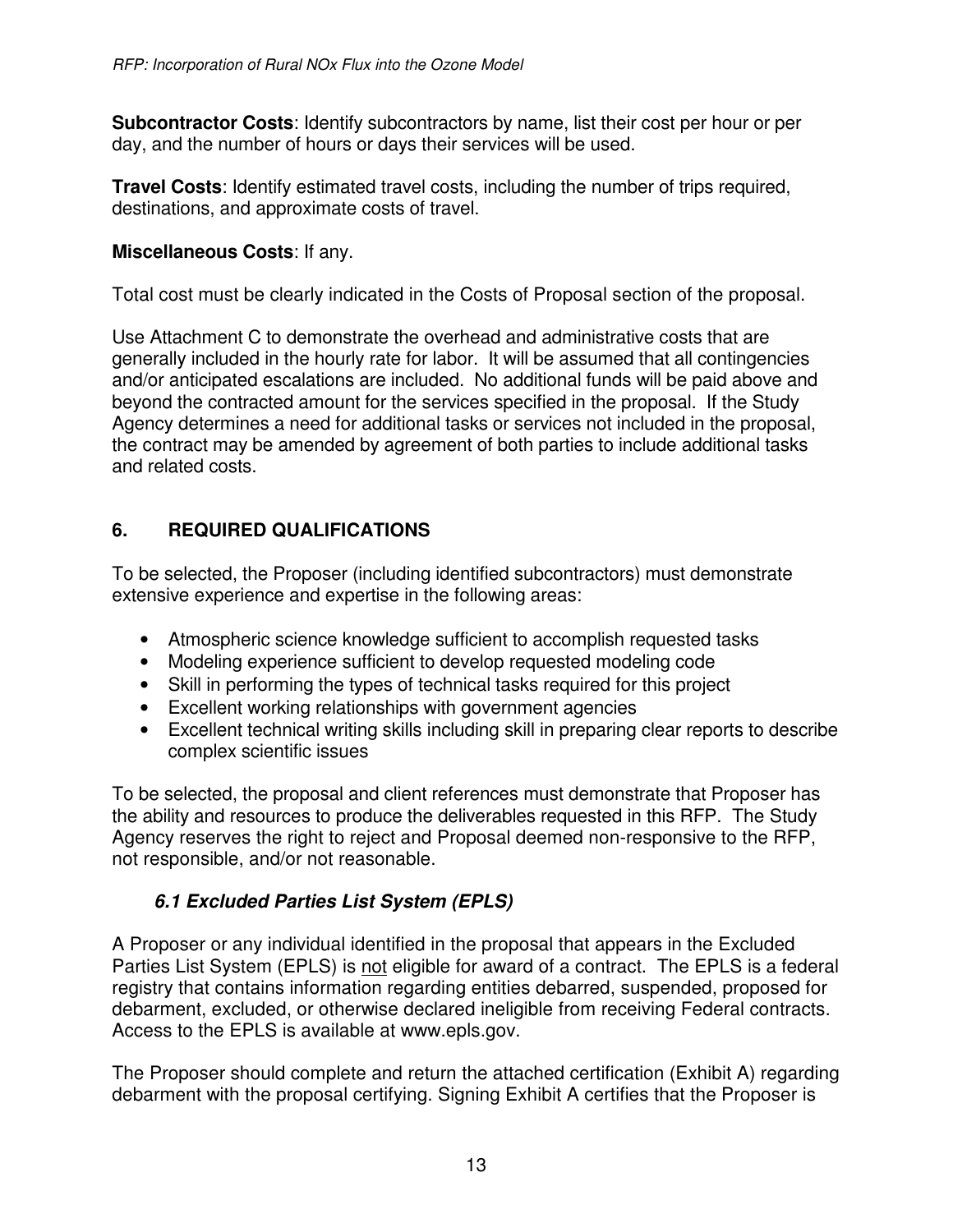not presently debarred, suspended, proposed for debarment, declared ineligible, voluntarily excluded from participation, or otherwise excluded from or ineligible for participation under federal assistance programs. This document must be satisfactorily completed prior to award of the contract.

### **6.2 Compliance with Federal and State Requirements**

The selected Contractor shall comply with applicable federal requirements including but not limited to Office of Management and Budget Circular No. A-87 (Cost Principles for State, Local, and Indian Tribal Governments) and Circular No. A-102 (Grants and Cooperative Agreements With State and Local Governments), and Circular No. A-133 (Audits of States, Local Governments, and Non-Profit Organizations).

California Government Code Section 1090 generally prohibits a public official from being financially interested in a contract which he or she has made or participated in an official capacity. Under certain circumstances, persons who perform work pursuant to a contract with a government agency may be subject to the restrictions of Government Code Section 1090. With respect to the CCOS, this means that based on participation in the planning of the project, certain consultants are precluded from participating in all or some of the post-planning contracts. This preclusion would apply to a contractor as either a prime contractor or a subcontractor. In most cases, whether a particular contractor is eligible to bid will depend on an analysis of all of the circumstances surrounding the contractor's earlier participation in the CCOS and the work that that contractor now proposes to perform. Any response to this RFP which includes a paid participant who is ineligible based on Government Code Section 1090 will be rejected during the review of the proposals.

Questions concerning the eligibility of a potential Contractor must be directed to the Study Agency attorney at the address provided below prior to the preparation of a proposal.

General Counsel San Joaquin Valleywide Air Pollution Study Agency San Joaquin Valley Unified Air Pollution Control District 1990 East Gettysburg Avenue Fresno, CA 93726

# **7. PROJECT OVERSIGHT**

### **7.1. Management**

 The Contractor selected to conduct this work shall report to the Study Agency Project Manager, who will be identified in the contract. For the purposes of this project, the staff of the SJVUAPCD will write and monitor contracts with the participants and will be the primary interface between the Contractor, the Policy and Technical Committees, and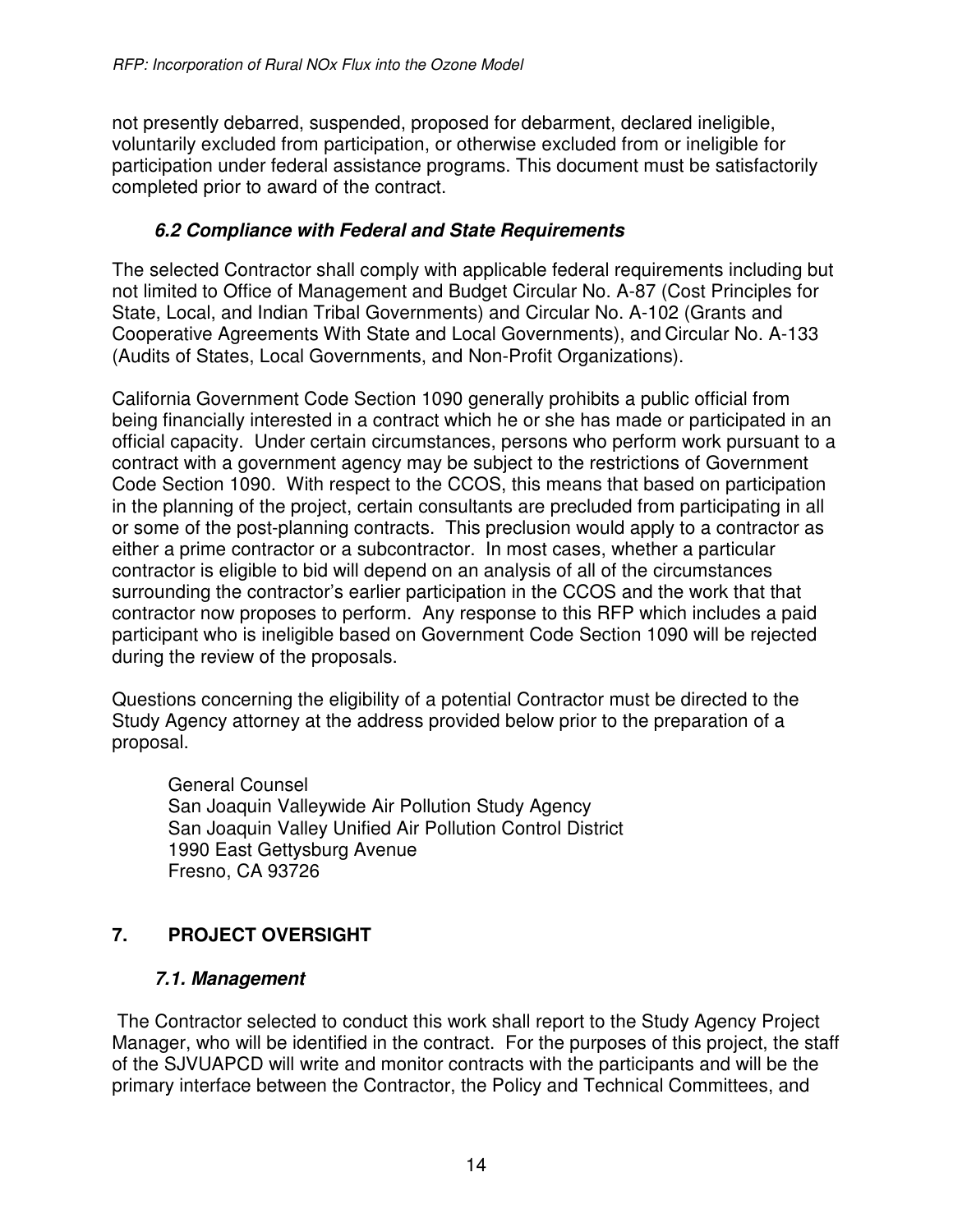the Study Agency. The Contractor must not begin work on the project until a contract is fully approved by the San Joaquin Valleywide Air Pollution Study Agency.

## **7.2. Submittal of Results**

All completed files or reports shall be released by the Contractor to the Project Manager for distribution and review by the Study Agency. The Study Agency may review any of the results in whole or in part and submit comments or questions to the Contractor through the Project Manager. The Contractor shall perform any additional work needed to address issues raised by this process for the items authorized by the Project Manager unless such effort would exceed the authorized budget. Any extra effort directed by the Study Agency that does not fall within the authorized budget requires formal amendment to the agreement. If the Study Agency determines a need for additional tasks or services not included in the proposal, the contract may be amended by agreement of both parties to include additional tasks and related costs.

# **8. CONTENTS OF PROPOSALS**

Proposals must be signed by a duly authorized official of the responder and must state that the proposal is valid for a period of not less than ninety (90) days from the date of submittal. The Proposer's name and address as used in contractual agreements should be provided. The name, address, title, telephone number, fax number and email address of the person(s) authorized to execute agreements and the person(s) acting as principal for the work conducted in the proposal should be provided.

Information in the proposals shall become public property subject to disclosure under the Public Records Act. Proposals should convey a maximum of technical content related to the relevant task with a minimum of extraneous material. Proposals should convey a high degree of technical understanding and innovation while demonstrating the ability to present complex scientific results to decision-makers. The proposal should be clear and concise. The response to the RFP is expected to be brief, with text of the proposed approach to completing the tasks limited to less than 30 pages, not inclusive of qualification information (e.g. attached resumes, etc.), budget summary table and timeline.

Submitted proposals must follow the format outlined below and all requested information must be supplied. The submitted proposal shall be limited to 30 pages, single-sided or 15 pages, double sided, with 1-inch margins. Proposal shall be printed on white paper and the font shall be black Arial and no smaller than 12 point. Failure to submit proposals in the required format may result in elimination from proposal evaluation.

**Cover Letter** - Must include the name, address, and telephone number of the Proposer's company, total cost, the name of the contact person for the proposal, and be signed by the person or persons authorized to represent the firm.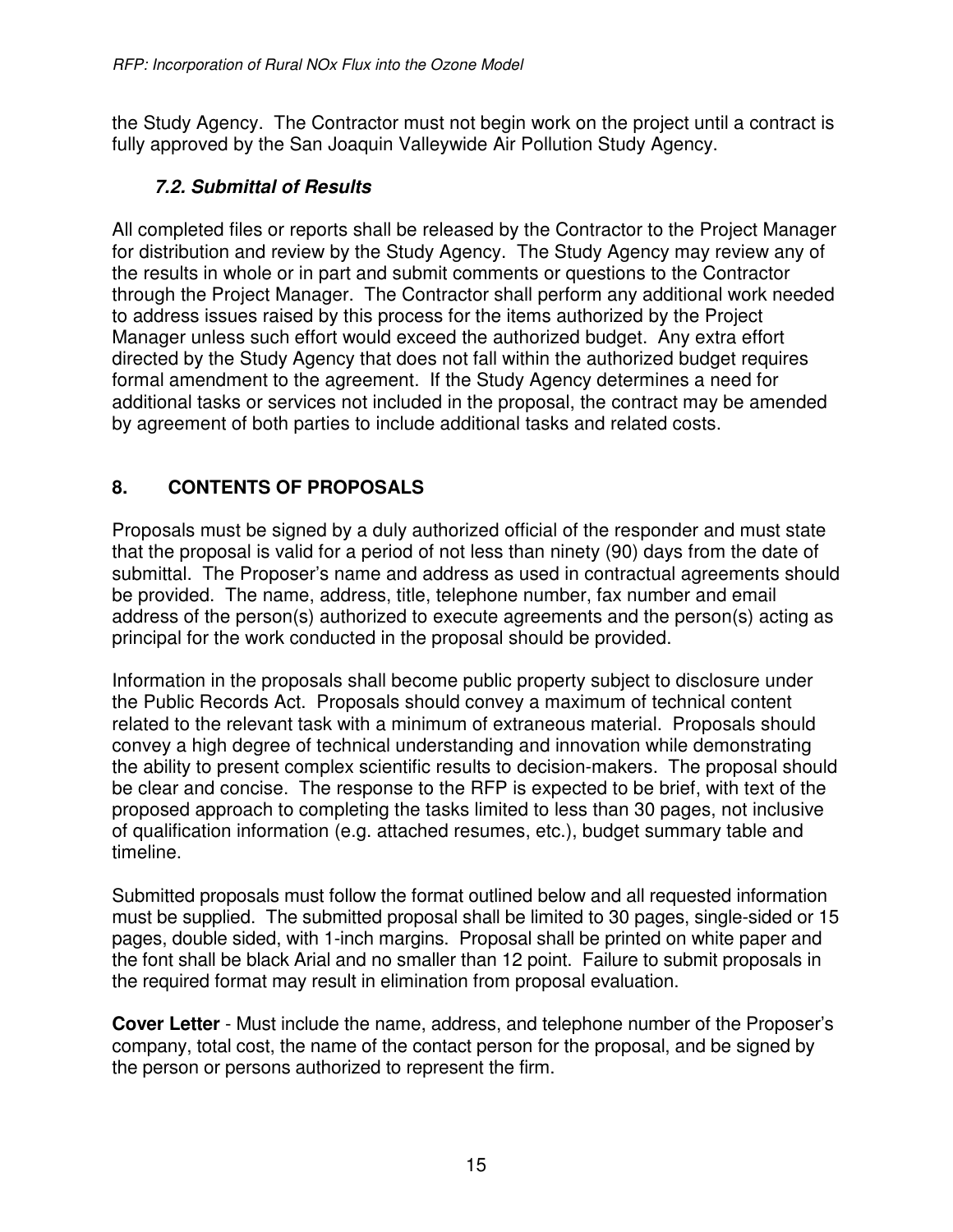**Table of Contents** - Clearly identify material contained in the proposal by section and page number.

**Summary (Section I)** - State the overall approach to the analysis and objective(s). Demonstrate a clear understanding of the analysis goal. Include total project cost. Provide specific examples of steps to be taken to complete the analysis, as well as measures to assure repeatability, reliability and applicability of analysis.

**Work Program (Section II)** - Include the approach to completing tasks identified in Section 3 of this RFP. Describe work activities or tasks to be performed including the sequence of activities and a description of methodology or techniques to be used. Proposer may include suggestions of any missing tasks to add for fulfillment of Section 3 objectives.

**Program Schedule (Section III)** - Provide projected milestones or benchmarks for major products/reports within the total time allowed. This proposed schedule may include flexibility reflecting the investigative nature of the project. Include information on the availability of the Proposer and proposed subcontractors during the proposed term. Indicate and explain or justify adjustments to the schedule anticipated by or proposed by respondent.

**Project Organization (Section IV)** - Describe the proposed management structure, organization of the contracting group, and facilities available.

**Assigned Personnel (Section V)** - Identify the principals having primary responsibility for conducting the analysis. Discuss their professional and academic backgrounds. Provide a summary of similar work they have previously performed. List the amount of time, on a continuous basis, that each principal will spend on this project. Describe the responsibilities and capacity of the technical personnel involved. Substitution of the project manager and/or lead personnel shall not be permitted without prior written approval of the Study Agency Project Manager.

**Study Agency and District Resources (Section VI)** - Describe any Study Agency or District services and staff resources needed to supplement Contractor activities to achieve identified objectives.

**Subcontractors (Section VII)** - If subcontractors are to be used, identify each of them in the proposal. Describe the work to be performed by them and the number of hours or the percentage of time they will devote to the project. Provide a list of their assigned staff, their qualifications, and their relationship to project management, schedule, costs and hourly rates.

**Costs of Proposal (Section VIII)** - Identify all costs associated with the execution of this RFP and any additional identified tasks. The proposed payment for each deliverable identified in Table 1 should be provided, as well as hourly billing rates and amount of time for each staff member that will be a part of this project. Any additional services that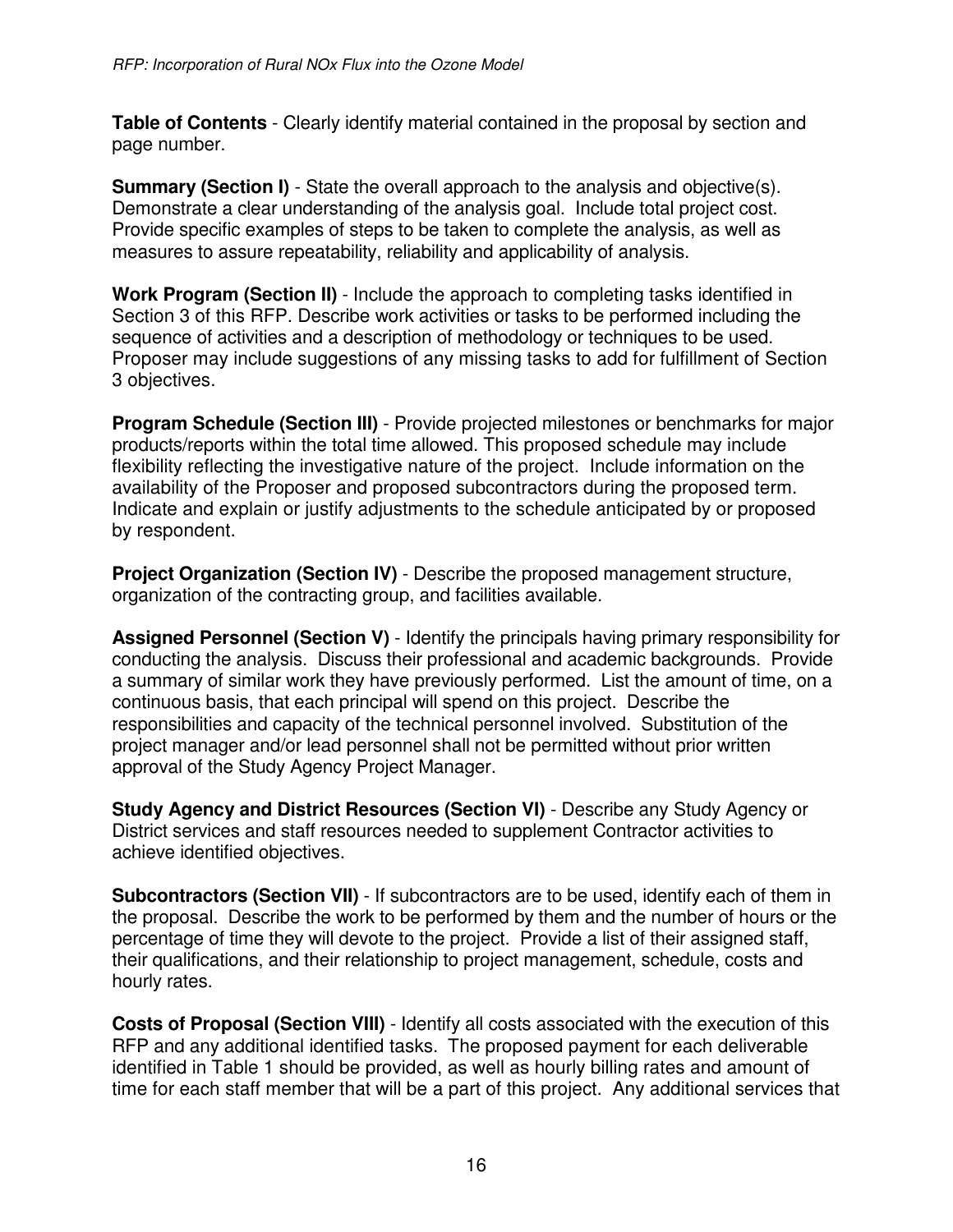may be necessary to complete additional processing identified by the investigative tasks, if authorized for completion by the Study Agency Project Manager, should be clearly stated and identified by an hourly billing rate. Also, attach a Proposal Budget Summary Table similar to Attachment B of this RFP, which includes task costs, overhead, travel, and other administrative costs.

**Contractor Capability and Client References (Section IX)** - Provide a summary of the firm's relevant background experience. Discuss the applicability of each experience to this RFP. Qualifications of the Proposer, including in-house staff and subcontractors, to complete the required tasks should be included in this section. Include a brief summary of related studies completed for other parties that are of a similar nature to the work requested by this RFP. (Report examples [see Section 11] can be provided in an attachment. Attached documents are not part of the 30-page limitation.). Also provide a list of client references, including the client manager's name, title/function, and phone number for the most relevant projects.

**Conflict of Interest (Section X)** - Identify any actual or potential conflicts of interest resulting from any contractual work performed, or to be performed, for other clients, as well as any such work done, or to be done, by proposed subcontractors. Specifically, Proposer must disclose any recent or current contracts with the Study Agency, business entities regulated by any of the participating air districts, and/or any environmental group or business interest group. The Study Agency will consider the nature and extent of such work in evaluating the proposal (see Section 10.0).

**Previous Work Samples (Section XI)** - Attach a copy of any work prepared similar to what is requested in this RFP. These items shall not be considered part of the 30-page limitation set for the proposal.

**Certificate of Eligibility for Federal Funding (Attachment A)** - The Proposer should complete and return the certification regarding debarment, Exhibit A, with their proposal.

**Supplemental Information** – Extensive documentation is discouraged, but attachments for the budget summary table and resumes can be included in the proposal. Attached documents are not part of the 30-page limitation.

### **9. SUBMISSION OF PROPOSAL**

All proposals must be submitted according to the specifications set forth below. Failure to adhere to these specifications may be cause for rejection of proposal.

• Due Date - Proposal must be received no later than 5:00 p.m. on June 20, 2011. Late proposals will not be accepted. Any correction or resubmission by the Proposer will not extend the submittal due date.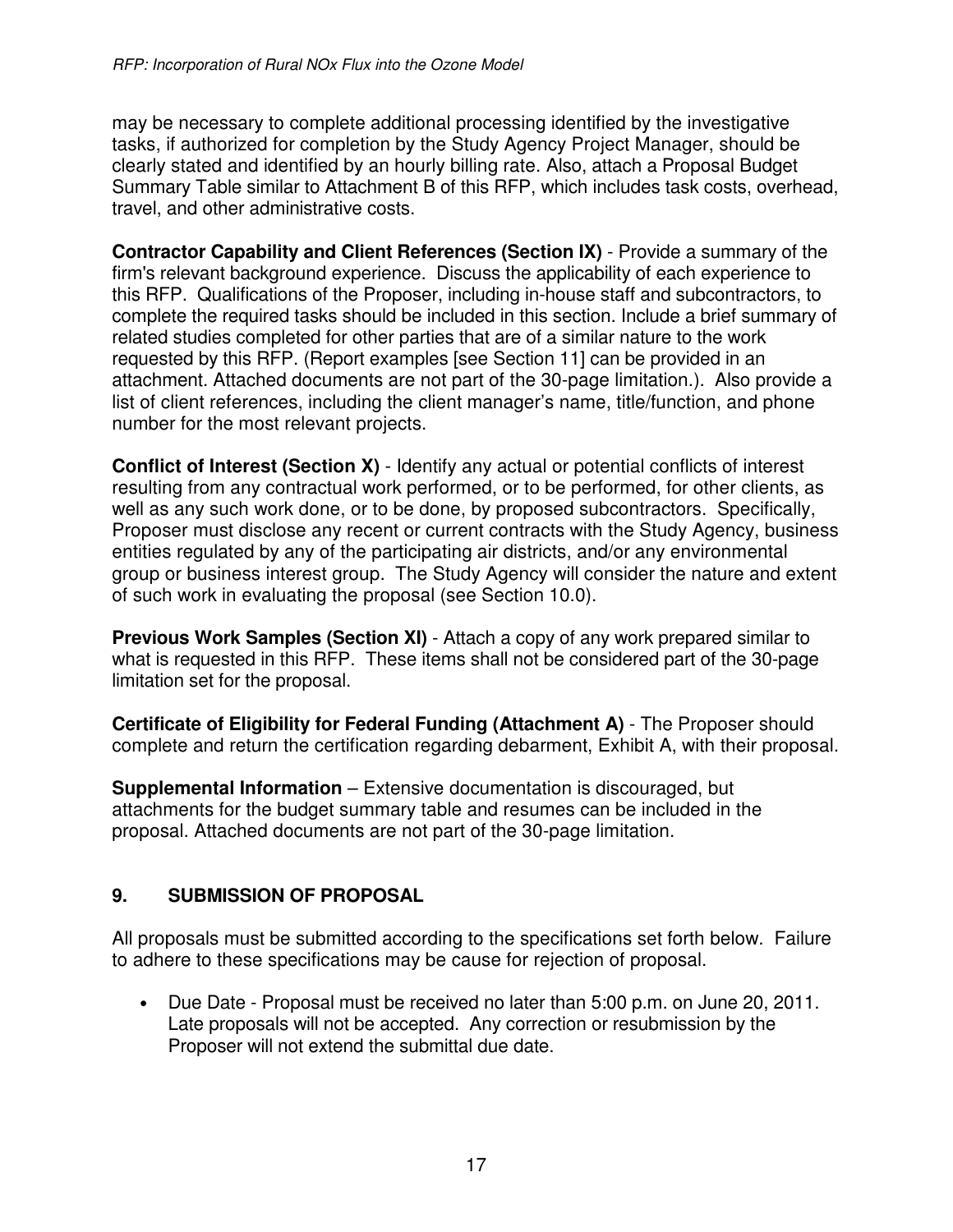• Delivery Address - Proposal must be directed to and received at the address below and should be directed to:

> James Sweet, Senior Air Quality Specialist San Joaquin Valley Unified Air Pollution Control District 1990 E. Gettysburg Avenue Fresno, CA 93726-0244

• Identification – To accommodate processing and identification of time of receipt, the Proposer shall submit the required copies of the proposal in a sealed envelope, plainly marked in the upper left-hand corner with the name and address of the Proposer and the words:

"PROPOSAL: Incorporation of Rural NO<sub>x</sub> Flux into the Ozone Model"

• Electronic Copy (Compact Disc, read-only-memory) - The Proposer shall also submit an electronic copy of the proposal in Microsoft Word. The electronic copy shall be emailed to james.sweet@valleyair.org

Grounds For Rejection - A proposal may be immediately rejected if:

- It is received at any time after the exact due date and time set for receipt of proposals;
- It is not prepared in the format prescribed; or
- It is not signed by an individual authorized to represent the firm.

Once a proposal is submitted, the composition of the proposal team cannot be altered without prior written consent of the Study Agency. The proposal shall constitute a firm offer and may not be withdrawn for a period of ninety (90) days following the last day to accept proposals. Proposals become the property of the Study Agency. The Study Agency reserves the right to reject all proposals and make no award.

### **10. PROCESS**

### **10.1. Addenda and Supplements to the RFP**

The Study Agency may modify this RFP and/or issue supplementary information or guidelines relating to the RFP before the Proposal deadline. In the event that it becomes necessary to revise any part of this RFP, or if additional information is necessary to enable adequate interpretation of the provisions of this RFP, or if it is necessary to extend the deadline for Proposals, a supplement to the RFP will be released and distributed in the same manner as the release of the RFP. Any addenda will be released at least five business days before the Proposal deadline.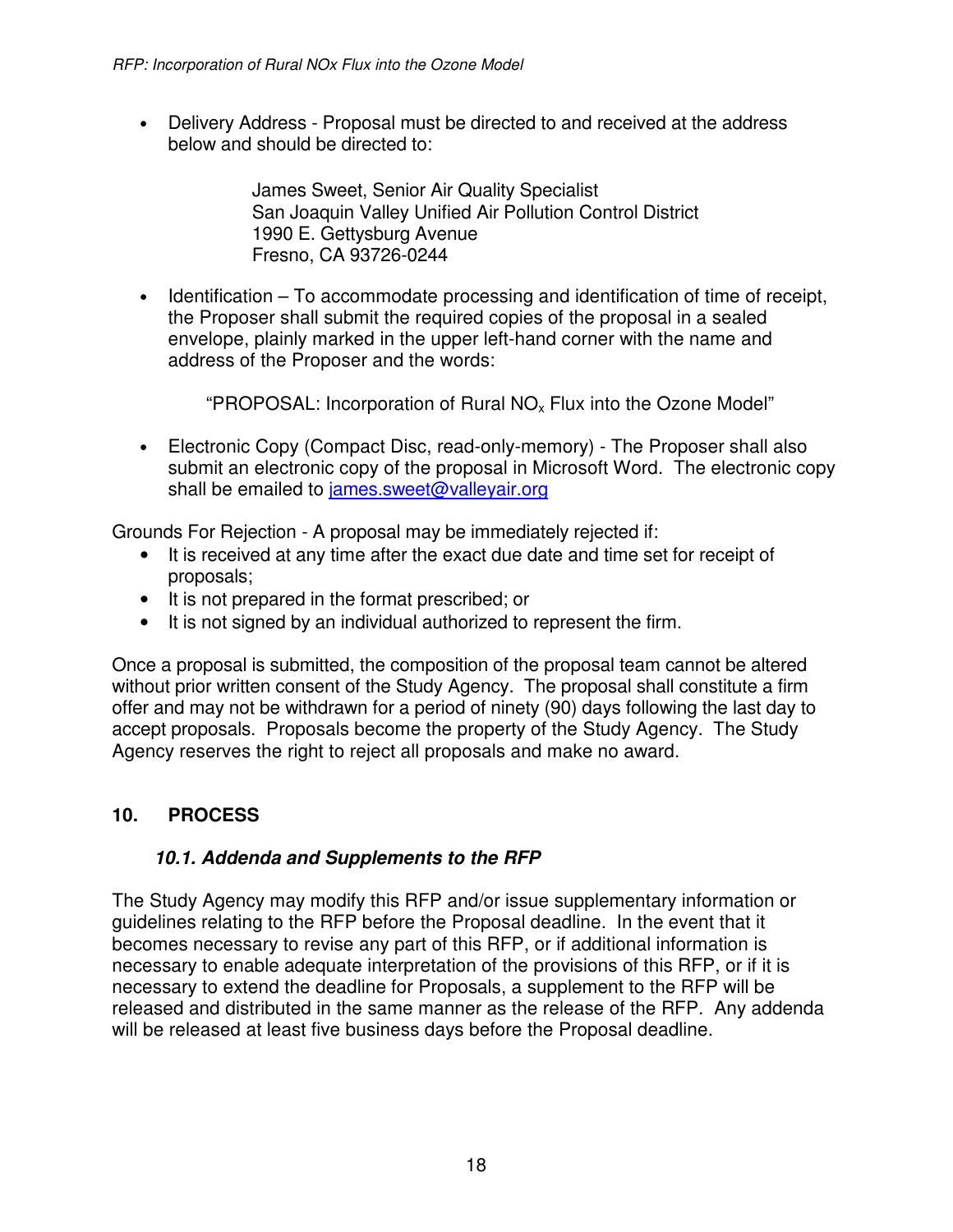### **10.2. Proposal Evaluation and Contractor Selection Process**

The Study Agency will evaluate all Proposals received by the deadline to determine responsiveness to the RFP, ensure the requirements for this project will be satisfied, and will then commend a Contractor for approval by the Policy Committee. Failure to adhere to specifications in this RFP may be cause for rejection of the Proposal. The Technical Committee, Policy Committee, Study Agency, and participating air districts retain the right to reject all Proposals received and conduct direct negotiations with a selected Proposer if all Proposals are considered to be substantially nonresponsive to key issues.

Proposals will be rated on the following key factors:

- 1. A demonstration of the Proposer's qualifications and ability to perform the services requested in the RFP. Proposals should include a brief statement of qualifications of the proposed participants and a description of the duties they will perform, including specific discussions of (a) previous working relationships with government agencies, and (b) recent project experience. Extensive corporate experience is not as important as the qualifications of the principals who will be dedicated to the project. Greater detail may be incorporated by reference to a corporate website (preferred) or as a standard package.
- 2. Effectiveness of the proposed action to meet the goals of the RFP; thoroughness and appropriateness of the proposed work program; innovation in approach to work tasks.
- 3. Timeliness of the proposed schedule for the completion of tasks.
- 4. Efficiency and total cost of the Proposal.
- 5. Clarity and thoroughness of the Proposal; presentation, including good organization, formatting, and a minimum of grammatical errors;

During the selection process, the Study Agency may interview Proposers with scores above a natural break, for clarification purposes only. No new material will be permitted at this time.

A contract will be awarded to the Proposer with the best acceptable Proposal based on cost effectiveness and the criteria described in this section. The selection of Contractor, final project budget and award of contract are subject to approval by the Policy Committee and the San Joaquin Valleywide Air Pollution Study Agency Governing Board. The Study Agency may choose to reject all Proposals. All Proposers will be notified of the selection process results by letter.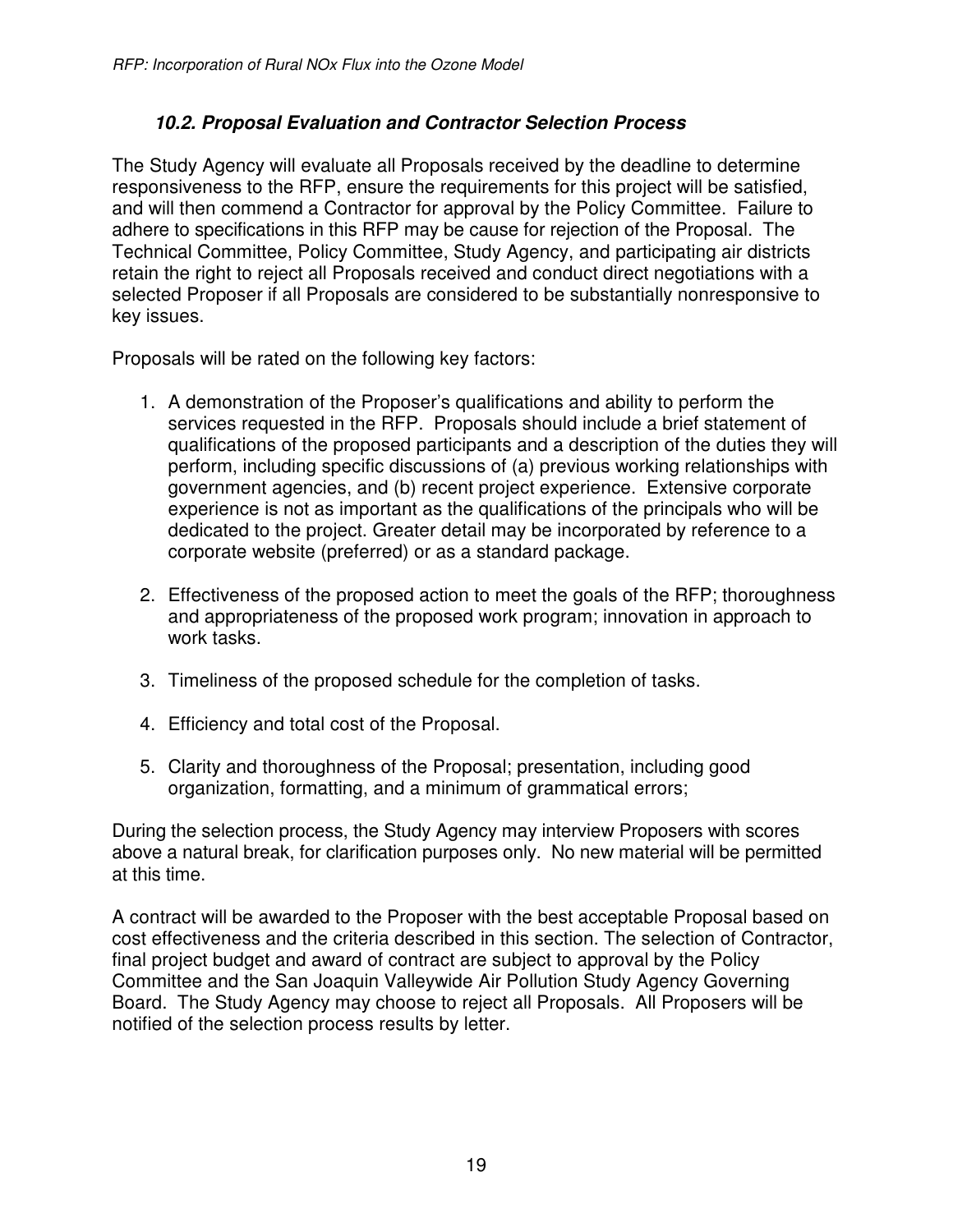### **11. INSURANCE**

The Contractor shall provide insurance in coverage and amount acceptable to the Study Agency. The Study Agency will require that any Contractor prior to endorsement of a contract meet the following insurance requirements for this project.

Without limiting Study Agency's right to obtain indemnification from Contractor or any third parties, the Contractor, at its sole expense, shall maintain in full force and effect throughout the term of this Agreement the following insurance policy(s):

- 1. Liability insurance for bodily injury, including automobile liability, with limits of coverage of not less than Five Hundred Thousand Dollars (\$500,000) each person and One Million Dollars (\$1,000,000) each occurrence; and
- 2. Liability insurance for property damage with limits of coverage not less than Fifty Thousand Dollars (\$50,000) each occurrence; and
- 3. Workers compensation insurance in accordance with the California Labor Code; and
- 4. Commercial general liability insurance with minimum limits of coverage of not less than One Million Dollars (\$1,000,000) per occurrence.

The foregoing insurance policy(s) shall not be canceled, reduced, or changed without a minimum of thirty (30) calendar days advance, written notice given to Study Agency.

Prior to performing its obligations under this Agreement, the Contractor shall provide the Study Agency with a certificate of insurance from an insurer acceptable to Study Agency as evidence of complying with the insurance requirements described above.

### **12. DATA OWNERSHIP AND PUBLICATION**

The Study Agency shall have the right, at reasonable times during the project, to inspect and reproduce any data received, collected, produced, or developed by the Contractor. No reports, professional papers, information, inventions, improvements, discoveries, or data obtained, prepared, assembled, or developed by Contractor shall be released or made available (except to the Study Agency) without prior, express written approval from the Project Manager. At the completion of the project, the Contractor shall provide the Study Agency all data developed through conduct of the project that is in its possession. All data which is received, collected, produced, or developed from conduct of the project shall become the exclusive property of the Study Agency; however, the Contractor shall be allowed to retain a copy of any non-confidential data received, collected, produced, or developed by the Contractor. Should the Contractor subsequently include data collected in this project for other evaluations and publications, the Study Agency would appreciate a notification of publication and/or a copy of the article or manuscript published.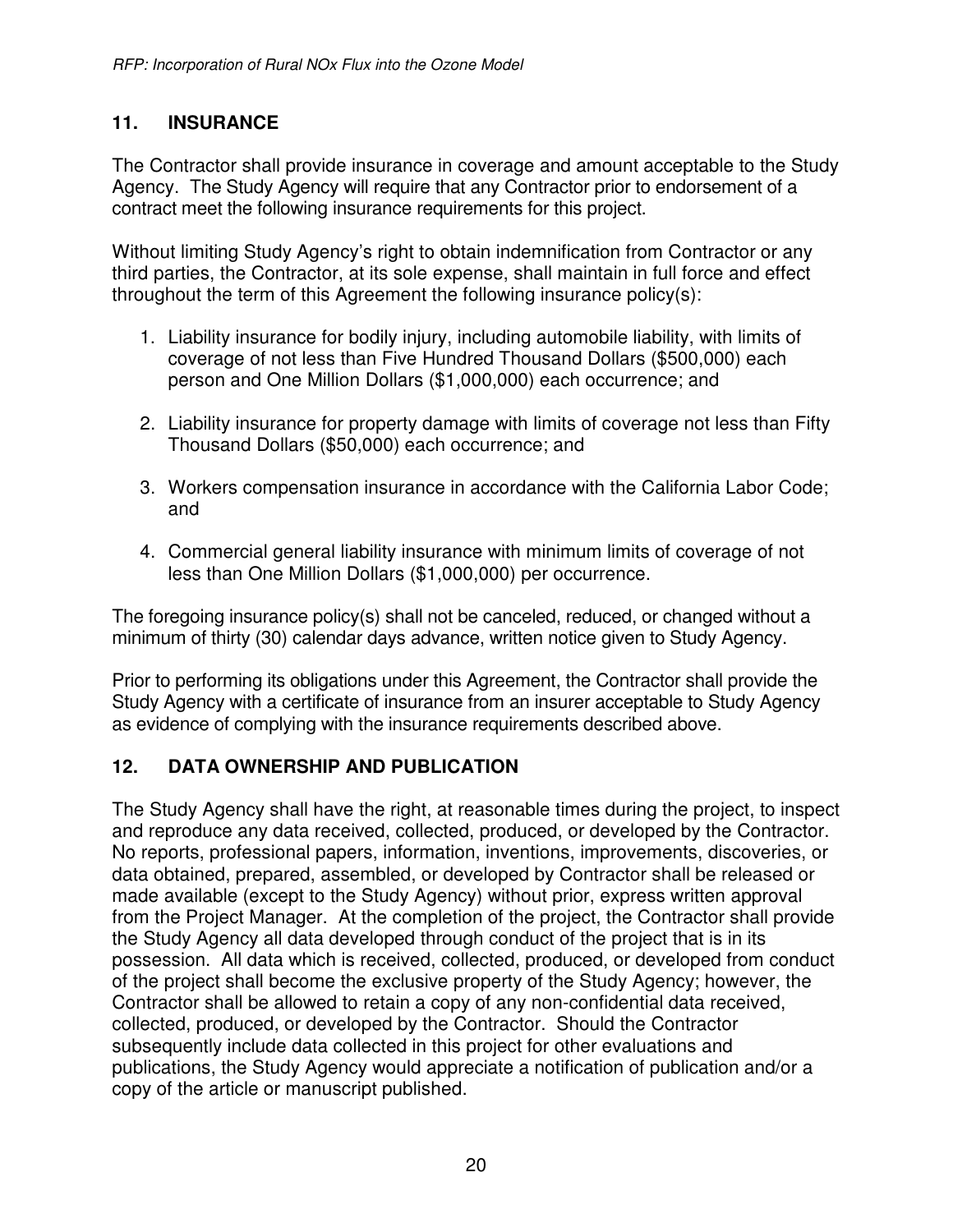### **13. CONFIDENTIAL INFORMATION**

All responsible proposals received by the Study Agency are public records available for review by the public after the selection process is completed. Proposals containing information the Proposer identifies as confidential or proprietary will be rejected as nonresponsive.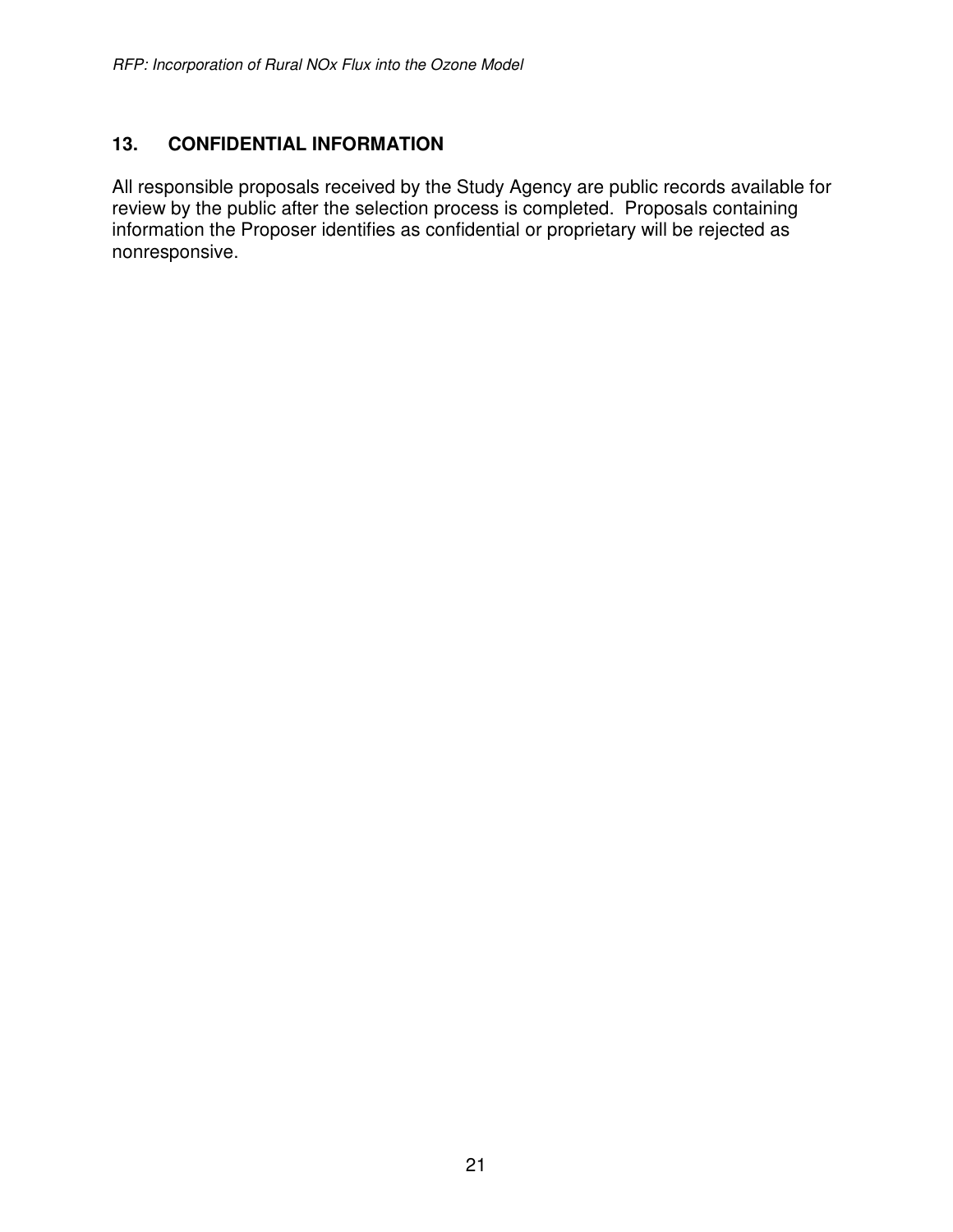## **ATTACHMENT A**

#### Certification Regarding Debarment, Suspension, Ineligibility and Voluntary Exclusion Lower Tier Covered Transactions

This certification is required by the regulations implementing Executive Order 12549, Debarment and Suspension, 29 CFR Part 98 Section 98.510, Participants' responsibilities. The regulations were published as Part VII of the May 26, 1988, Federal Register (pages 19160-19211).

(1) The prospective recipient of Federal assistance funds certifies that neither it nor its principals are presently debarred, suspended, proposed for debarment, declared ineligible, or voluntarily excluded from participation in this transaction by any Federal department or agency.

(2) Where the prospective recipient of Federal assistance funds is unable to certify to any of the statements in this certification, such prospective participant shall attach an explanation to this proposal.

Name and Title of Authorized Representative

Signature \_\_\_\_\_\_\_\_\_\_\_\_\_\_\_\_\_\_\_\_\_\_\_\_\_\_\_\_\_\_ Date\_\_\_\_\_\_\_\_\_\_\_\_\_\_\_\_\_\_\_\_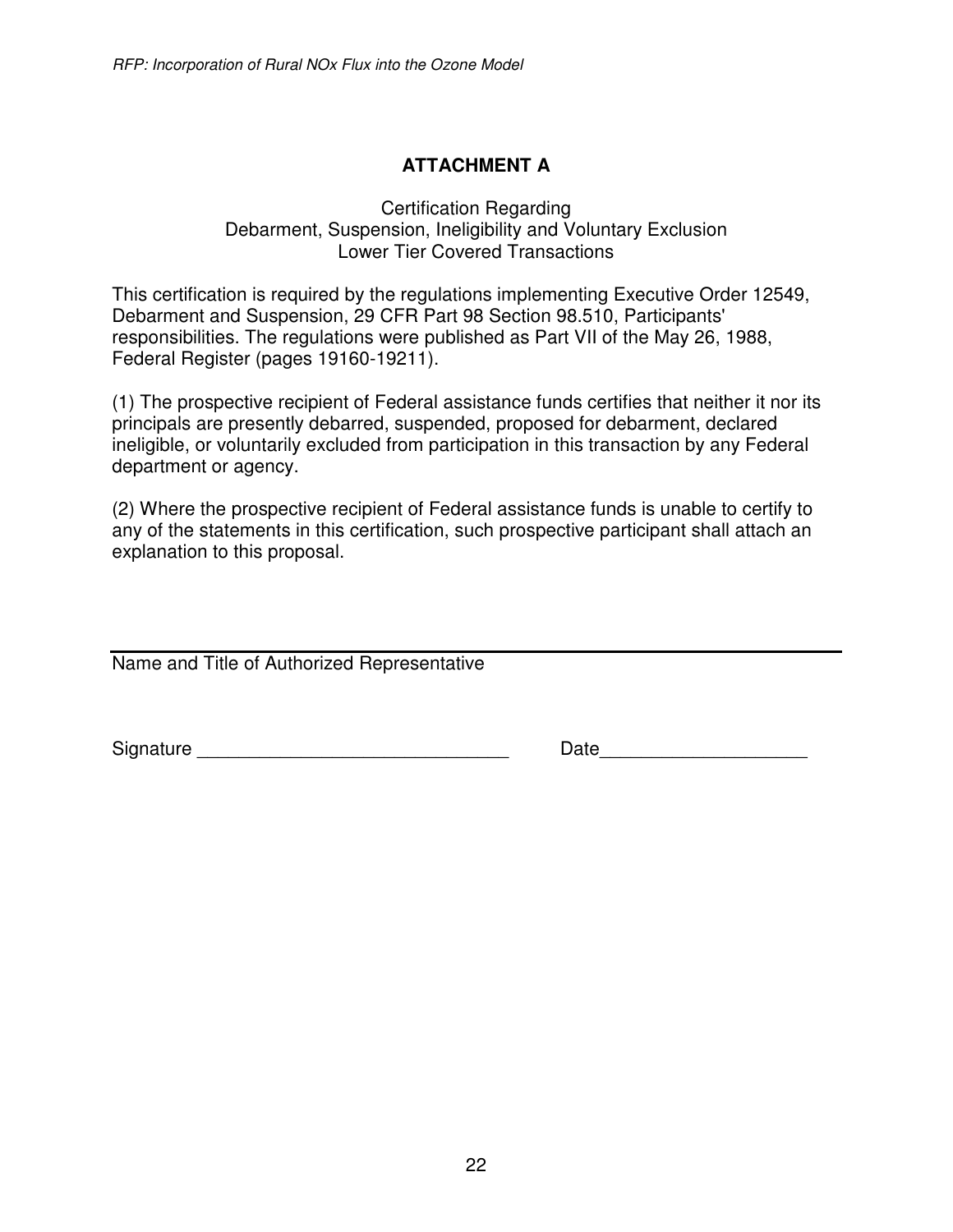## **ATTACHMENT B**

Proposal Budget Summary

#### **Direct Costs:**

| 1. | Labor: Employee Salaries and Benefits |     |
|----|---------------------------------------|-----|
| 2. | Subcontractors                        |     |
| 3. | Travel                                | \$  |
| 4. | <b>Materials and Supplies</b>         | \$. |
| 5. | Miscellaneous (please specify)        |     |
|    |                                       |     |

# **TOTAL DIRECT COST: \$**

#### **Indirect Costs:**

| Other Indirect Costs (please specify)<br>7.                       |  |
|-------------------------------------------------------------------|--|
|                                                                   |  |
| 8.<br>Fee or Profit (as percentage of Total Cost)<br>$%$ rate $$$ |  |
| <b>TOTAL INDIRECT COST: \$</b>                                    |  |

**TOTAL COST: \$**